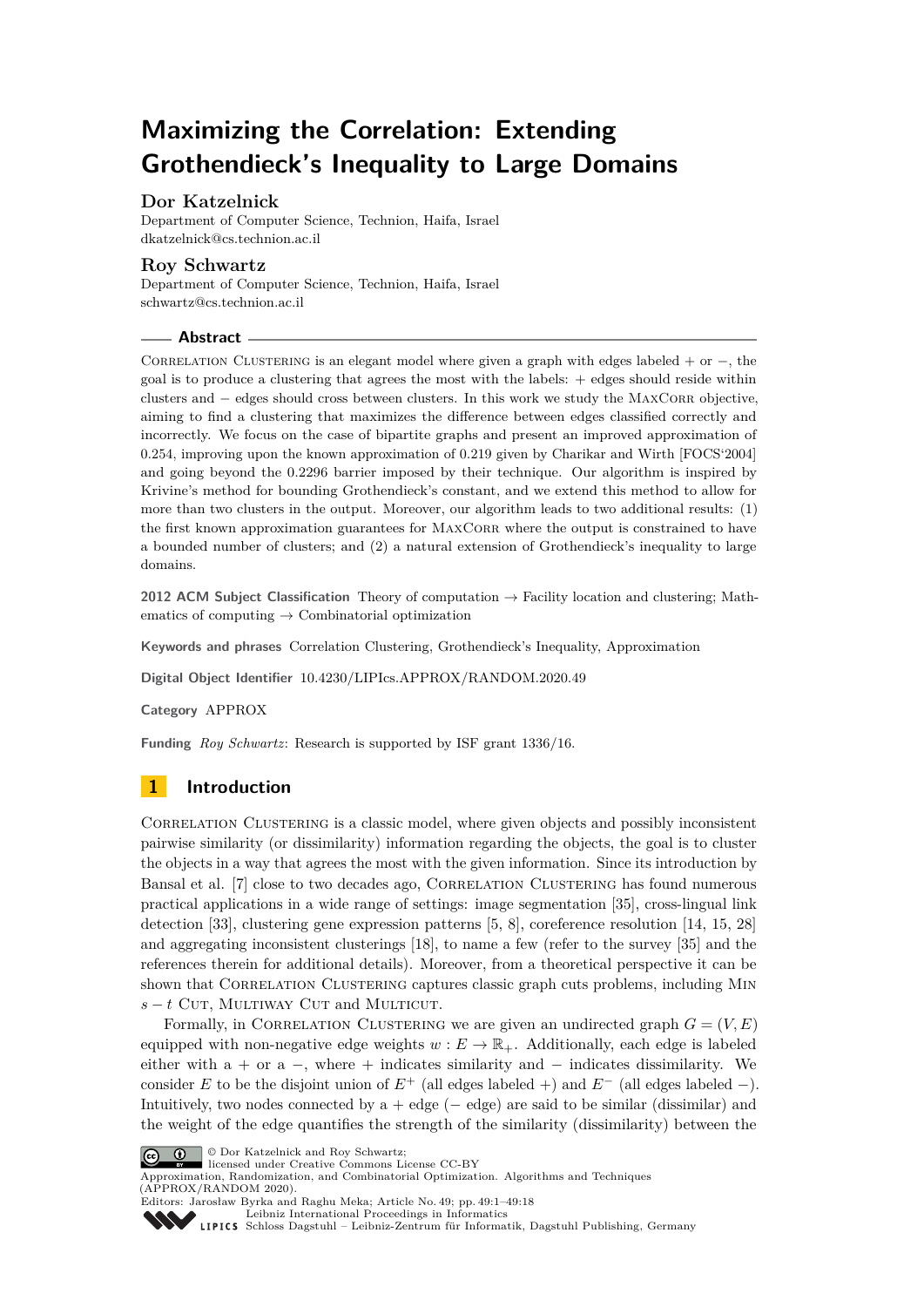## **49:2 Maximizing the Correlation: Extending Grothendieck's Inequality to Large Domains**

two nodes. A *clustering* of the graph is a partition  $\mathcal{C} = \{S_1, \ldots, S_\ell\}$  of *V*, for some  $\ell$ , where each *S<sup>i</sup>* is called a cluster. Two nodes *u* and *v* are in *agreement* with respect to a clustering C if  $(u, v) \in E^+$  (or  $(u, v) \in E^-$ ) and u and v belong to the same cluster (different clusters), and are in *disagreement* otherwise.

The above leads to three natural objectives, which were introduced in the original paper of Bansal *et. al.* [\[7\]](#page-11-0), measuring the compliance of a clustering  $\mathcal C$  with the input: MAXAGREE, MINDISAGREE and MAXCORR. Given a clustering  $C$ , the first objective aims to maximize the total weight of edges that are in agreement, the second objective aims to minimize the total weight of edges that are in disagreement, and the third objective combines the previous two objectives and aims to maximize the difference between the total weight of edges in agreement and disagreement. Formally, given a clustering  $C$  the MAXCORR objective value of C is denoted by Corr(C) and is defined as follows: Corr(C)  $\triangleq$  Agree(C) – DisAgree(C), where:

$$
Agree(C) = \sum_{(u,v)\in E^+:C(u)=C(v)} w_{u,v} + \sum_{(u,v)\in E^-.C(u)\neq C(v)} w_{u,v}
$$
  

$$
DisAgree(C) = \sum_{(u,v)\in E^+:C(u)\neq C(v)} w_{u,v} + \sum_{(u,v)\in E^-.C(u)=C(v)} w_{u,v}.
$$

In the above  $\mathcal{C}(u)$  denotes the cluster in  $\mathcal C$  that  $u$  belongs to. The goal is to find a clustering C that maximizes  $Corr(\mathcal{C})$ .<sup>[1](#page-1-0)</sup> A generalization of MAXCORR, denoted by MAX-k-CORR, is where we are also given as input a parameter *k* that upper bounds the possible number of clusters in C.

All the above objectives have been extensively studied for almost two decades for important special cases, such as bipartite graphs  $[1, 5, 6, 12]$  $[1, 5, 6, 12]$  $[1, 5, 6, 12]$  $[1, 5, 6, 12]$  $[1, 5, 6, 12]$  $[1, 5, 6, 12]$  $[1, 5, 6, 12]$ , complete unweighted graphs  $[7, 10]$  $[7, 10]$  $[7, 10]$  and weights satisfying specific constraints [\[2,](#page-11-7) [12\]](#page-11-5), as well as general graphs [\[10,](#page-11-6) [11,](#page-11-8) [17,](#page-12-5) [32\]](#page-12-6). The more general problem where the number of clusters is bounded has also been studied, e.g., [\[7,](#page-11-0) [16,](#page-12-7) [20,](#page-12-8) [24,](#page-12-9) [6\]](#page-11-4). From a practical perspective, the study of clustering of bipartite graphs was motivated by numerous applications, such as gene expression and biological data analysis [\[13,](#page-11-9) [27\]](#page-12-10), and data mining applications [\[36\]](#page-13-1).

The only known algorithm for MAXCORR is given by Charikar and Wirth [\[11\]](#page-11-8) who elegantly reduced the problem to maximizing a quadratic form. We denote the latter by MAX QUAD: given a matrix  $B \in \mathbb{R}^{n \times n}$  find  $\mathbf{x} \in {\{\pm 1\}}^n$  maximizing  $\mathbf{x}^T B \mathbf{x}$ . The algorithm of  $[11]$  works as follows (for simplicity of presentation we assume that  $V =$ { $1, \ldots, n$ }): First, set  $B_{i,j}$  to be  $w_{i,j}$  if  $(i,j) \in E^+$ ,  $-w_{i,j}$  if  $(i,j) \in E^-$  (and 0 otherwise) and approximately solve  $\max_{\mathbf{x} \in \{\pm 1\}^n} {\mathbf{x}^T B \mathbf{x}}$ . Second, consider the clustering  $C_1 = \{S_1, S_2\}$ defined by **x**:  $S_1 = \{i : x_i = 1\}$  and  $S_2 = \{i : x_i = -1\}$ . Third, consider the clustering  $C_2 = \{S_1, \ldots, S_n\}$  of *V* into singletons, where  $S_i = \{i\}$ . Finally, return the best from  $C_1$ and  $C_2$ , i.e., max{ $Corr(C_1)$ ,  $Corr(C_2)$ }. [\[11\]](#page-11-8) proved that if there exists an  $\alpha$  approximation algorithm for Max Quad, the above reduction provides an approximation of  $\alpha/(2 + \alpha)$  for MAXCORR. Since MAX QUAD is known to have a logarithmic approximation  $[11, 31]$  $[11, 31]$  $[11, 31]$ , i.e.,  $\alpha = \Omega(1/\log n)$ , this results in an approximation of  $\Omega(1/\log n)$  for MAXCORR on general graphs.

We note that using the above exact same reduction, one can implicitly deduce an improved approximation algorithm for MAXCORR for bipartite graphs by simply substituting the approximation algorithm for MAX QUAD with one for maximizing a bipartite quadratic form.

<span id="page-1-0"></span><sup>1</sup> Equivalently one can formulate MaxCorr without the edge labels by negating the weight of − edges and then maximizing the total weight of edges inside clusters minus the total weight of edges that cross between clusters.

<span id="page-1-1"></span><sup>&</sup>lt;sup>2</sup> It is assumed that the diagonal of *B* is all zeros, i.e.,  $B_{i,i} = 0$  for every  $i = 1, \ldots, n$ .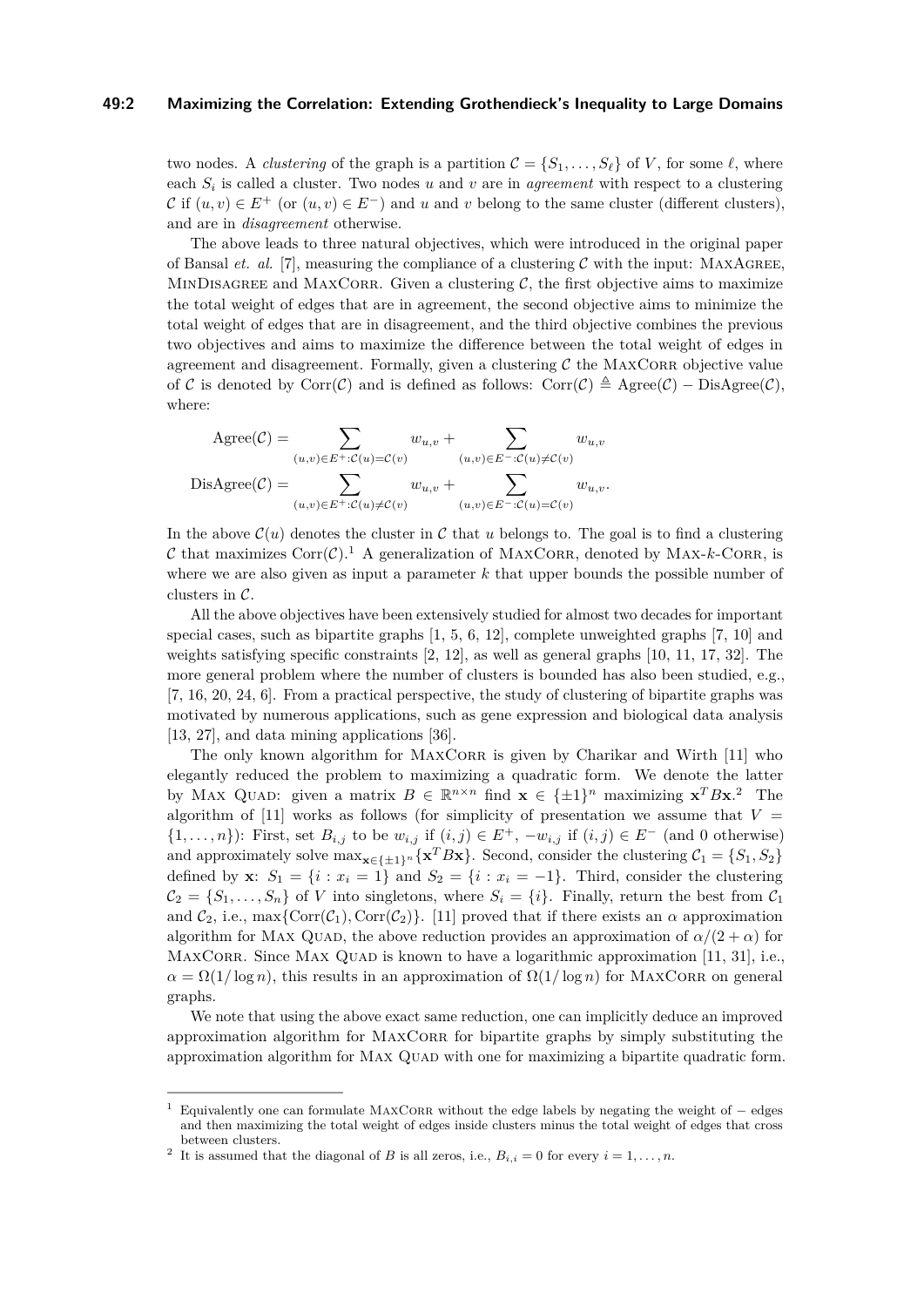We denote the latter by MAX BIQUAD: given  $A \in \mathbb{R}^{n \times m}$  find  $\mathbf{x} \in {\{\pm 1\}}^n$  and  $\mathbf{y} \in {\{\pm 1\}}^m$ maximizing  $x^T A y$ .<sup>[3](#page-2-0)</sup> Specifically, assuming *G* is a bipartite graph containing *n* vertices on one side and *m* vertices on the other, instead of the previously defined *B* consider a matrix  $A \in \mathbb{R}^{n \times m}$  as follows:  $A_{i,j}$  is set to  $w_{i,j}$  if  $(i,j) \in E^+$ ,  $-w_{i,j}$  if  $(i,j) \in E^-$  and 0 otherwise. Given  $A$ , approximately solve the instance of MAX BIQUAD defined by  $A$ , i.e., max**x**∈{±1}*n,***y**∈{±1}*<sup>m</sup>*{**x** *<sup>T</sup> Ay*}. The rest of [\[11\]](#page-11-8)'s reduction remains unchanged. One can easily verify that the overall approximation guarantee of the reduction remains as before. Max BIQUAD is known to have an approximation of  $\approx 0.5611$  [\[4,](#page-11-10) [26\]](#page-12-12) that follows from Grothendieck's inequality, resulting in an improved approximation of  $0.5611/(2 + 0.5611)$  = 0.219 for MAXCORR when *G* is a bipartite graph.<sup>[4](#page-2-1)</sup>

To the best of our knowledge, no other approximation algorithm for MAXCORR besides Charikar and Wirth [\[11\]](#page-11-8) is known, both for general and bipartite graphs. It is important to note that when restricting attention to bipartite graphs, the algorithm of [\[11\]](#page-11-8) imposes an intrinsic barrier of 0*.*2296 that follows from lower bounds on Grothendieck's constant  $K_G$  (see Section [1.2](#page-4-0) for more details). Thus, it seems there is no much room to improve the current 0*.*219 approximation using [\[11\]](#page-11-8)'s approach. Moreover, no approximation is known for MAX-*k*-CORR, even when considering bipartite graphs. The reason for the latter is that the algorithm of [\[11\]](#page-11-8) might output *n* singleton clusters, thus violating the bound *k* on the number of clusters. The only exception is MAX-2-CORR, which coincides with MAX QUAD and MAX BIQUAD for general and bipartite graphs, respectively.

#### **Grothendieck's Inequality with Large Domains**

Our work closely relates to Grothendieck's inequality. This classic inequality, first presented in [\[21\]](#page-12-13), states that there is a universal constant  $K_G$  such that for every matrix  $A \in \mathbb{R}^{n \times m}$ (recall that  $S^d$  denotes the Euclidean unit sphere in  $\mathbb{R}^{d+1}$ ):

$$
\max_{\{\mathbf{u}_i\}_{i=1}^n\cup{\{\mathbf{v}_j\}_{j=1}^m\subseteq S^{n+m-1}}}\left\{\sum_{i=1}^n\sum_{j=1}^m A_{i,j}\left\langle\mathbf{u}_i,\mathbf{v}_j\right\rangle\right\}\leq K_G\cdot\max_{\mathbf{x}\in\{\pm 1\}^n,\mathbf{y}\in\{\pm 1\}^m}\left\{\sum_{i=1}^n\sum_{j=1}^m A_{i,j}x_iy_j\right\}.
$$

The problem of bounding *KG*, both upper and lower bounds, has been studied for more than half a century  $[9, 21, 26, 29, 30]$  $[9, 21, 26, 29, 30]$  $[9, 21, 26, 29, 30]$  $[9, 21, 26, 29, 30]$  $[9, 21, 26, 29, 30]$  $[9, 21, 26, 29, 30]$  $[9, 21, 26, 29, 30]$  $[9, 21, 26, 29, 30]$  $[9, 21, 26, 29, 30]$ . Specifically, upper bounding  $K_G$  is typically achieved by providing an approximation algorithm for MAX BIQUAD that rounds a fractional solution to the natural semi-definite relaxation: each  $x_i$  and  $y_j$  is assigned a unit vector  $\mathbf{u}_i$  and **v**<sub>*j*</sub> respectively and  $x_i y_j$  is replaced with  $\langle \mathbf{u}_i, \mathbf{v}_j \rangle$ . Intuitively,  $K_G^{-1}$  can be viewed as the integrality gap of this relaxation.

One can easily note that the existence of a  $1/\beta_k$  approximation for MAX-*k*-CORR for bipartite graphs, that is based on rounding the natural semi-definite relaxation (see Section [2\)](#page-5-0), implies a generalization of Grothendieck's inequality to larger domains. This generalization states that there exists an  $\alpha_k$ , where  $\alpha_k \leq \beta_k$ , such that for every matrix  $A \in \mathbb{R}^{n \times m}$ ,

$$
\left\{\max_{\{\mathbf{u}_i\}_{i=1}^n\cup\{\mathbf{v}_j\}_{j=1}^m\in\mathcal{P}_k}\left\{\sum_{i=1}^n\sum_{j=1}^m A_{i,j}\frac{\left(2(k-1)\langle\mathbf{u}_i,\mathbf{v}_j\rangle-(k-2)\right)}{k}\right\}\leq
$$

$$
\alpha_k \cdot \max_{\mathbf{x}\in[k]^n,\mathbf{y}\in[k]^m} \left\{\sum_{i=1}^n\sum_{j=1}^m A_{i,j}s(x_i,y_j)\right\}.
$$

<span id="page-2-0"></span>Both problems, MAX BIQUAD and MAX QUAD, are known to be NP-hard [\[4,](#page-11-10) [11\]](#page-11-8).

<span id="page-2-1"></span><sup>4</sup> Braverman et al. [\[9\]](#page-11-11) showed an improvement over 0*.*5611 by a very small absolute constant, thus one can in fact obtain an approximation for MAXCORR in bipartite graphs that is slightly better than 0.219.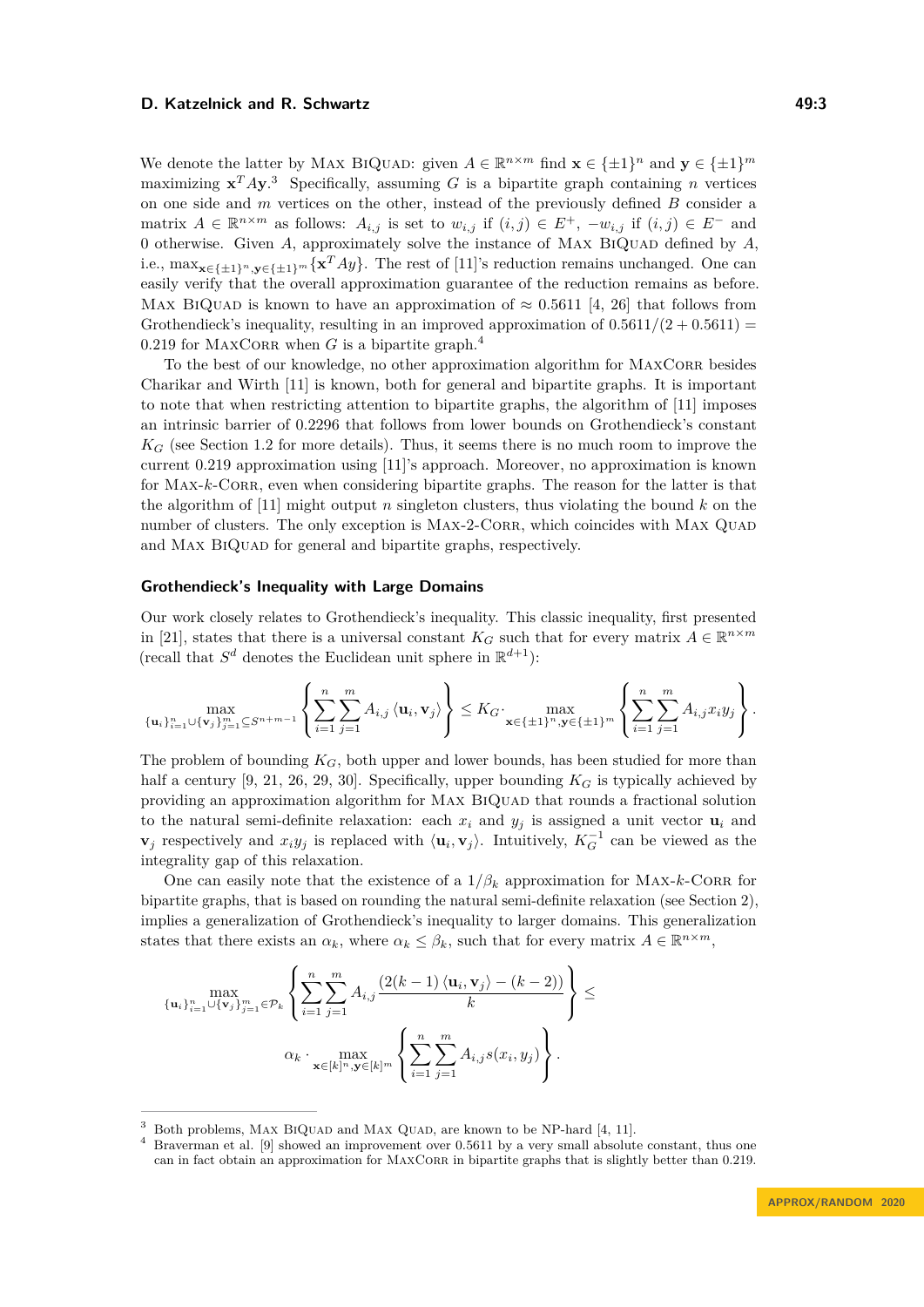## **49:4 Maximizing the Correlation: Extending Grothendieck's Inequality to Large Domains**

In the above  $\mathcal{P}_k$  is defined as follows:  $\mathcal{P}_k \triangleq \{ \mathcal{U} \subseteq S^{n+m-1} : \langle \mathbf{u}, \mathbf{v} \rangle \ge -1/(k-1) \ \forall \mathbf{u}, \mathbf{v} \in \mathcal{U} \},\$ s is the signed indicator function, i.e.,  $s(x_i, y_j) = 1$  if  $x_i = y_j$  and  $s(x_i, y_j) = -1$  if  $x_i \neq y_j$ , and  $[k] = \{0, \ldots, k-1\}$ . It is important to note that when  $k = 2$  the above inequality reduces to the classic Grothendieck's inequality since  $\mathcal{P}_2$  only enforces that all vectors  $\{\mathbf{u}_i\}_{i=1}^n$  and  ${\mathbf v}_j\}_{j=1}^m$  are unit vectors. Thus, Grothendieck's original inequality corresponds to the case where the size of the domain is 2. Hence, for larger values of *k* the above inequality can be viewed as an extension of Grothendieck's original inequality to larger domains. To the best of our knowledge, such an extension was not considered in the past. A special case of particular interest of the above extended inequality, in addition to the case  $k = 2$ , is when  $k \to \infty$ . In this case the above extended inequality reduces to:

$$
\max_{\{\mathbf{u}_i\}_{i=1}^n \cup \{\mathbf{v}_j\}_{j=1}^m \in \mathcal{P}_{\infty}} \left\{ \sum_{i=1}^n \sum_{j=1}^m A_{i,j} \left(2 \langle \mathbf{u}_i, \mathbf{v}_j \rangle - 1\right) \right\} \le
$$

$$
\alpha_{\infty} \cdot \max_{\mathbf{x} \in [n+m]^n, \mathbf{y} \in [n+m]^m} \left\{ \sum_{i=1}^n \sum_{j=1}^m A_{i,j} s(x_i, y_j) \right\},\,
$$

where  $\mathcal{P}_{\infty}$  only enforces that all vectors are unit and in the positive orthant. This case is interesting since one can easily observe that if MAXCORR admits an approximation of  $1/\beta$  for bipartite graphs, that is based on rounding the natural semi-definite relaxation (see Section [2\)](#page-5-0), then  $\alpha_{\infty} \leq \beta$ .

# **CSP Over Large Domains**

We note that MAXCORR and MAX- $k$ -CORR can be equivalently cast as a constraint satisfaction problem over a large domain with negative payoffs. Specifically, when considering bipartite graphs, we are given variables  $x_1, \ldots, x_n, y_1, \ldots, y_m$ , and weighted equality/inequality constraints containing exactly two variables per constraint (one from each type), i.e.,  $x_i = y_i$  or  $x_i \neq y_i$ . Given an assignment of values from the domain [*k*] to each of the variables, the value of a constraint is its weight if it is satisfied and the negation of its weight if it is unsatisfied. The goal is to find an assignment maximizing the sum of values of the constraints. The above equivalence obviously applies to general graphs as well. CSP over large (non-binary) domains was studied, for example, by Guruswami and Raghavendra [\[22\]](#page-12-16) (see the references therein for additional related work). Moreover, the classic problem of Max *k*-Cur, studied by Frieze and Jerum [\[19\]](#page-12-17), is also a CSP (or equivalently a clustering problem) over a domain of size *k*.

# **1.1 Our Results**

In this work we focus on MAXCORR and MAX-*k*-CORR in bipartite graphs. We obtain the following main result for MAXCORR.

<span id="page-3-0"></span>I **Theorem 1.** *There exists a polynomial-time* 0*.*254*-approximation algorithm for the problem of* MAXCORR *on bipartite graphs.* 

There are three important things to note regarding Theorem [1.](#page-3-0) First, it improves upon the previously known approximation of 0*.*219 of Charikar and Wirth [\[11\]](#page-11-8). Second, it goes beyond the 0*.*2296 barrier which is intrinsic to the algorithm of [\[11\]](#page-11-8) and follows from lower bounds on Grothendieck's constant  $K_G$  (see Section [1.2](#page-4-0) for more details). Third, our algorithm that proves Theorem [1](#page-3-0) produces at most three clusters, whereas the optimal solution might have any number of clusters.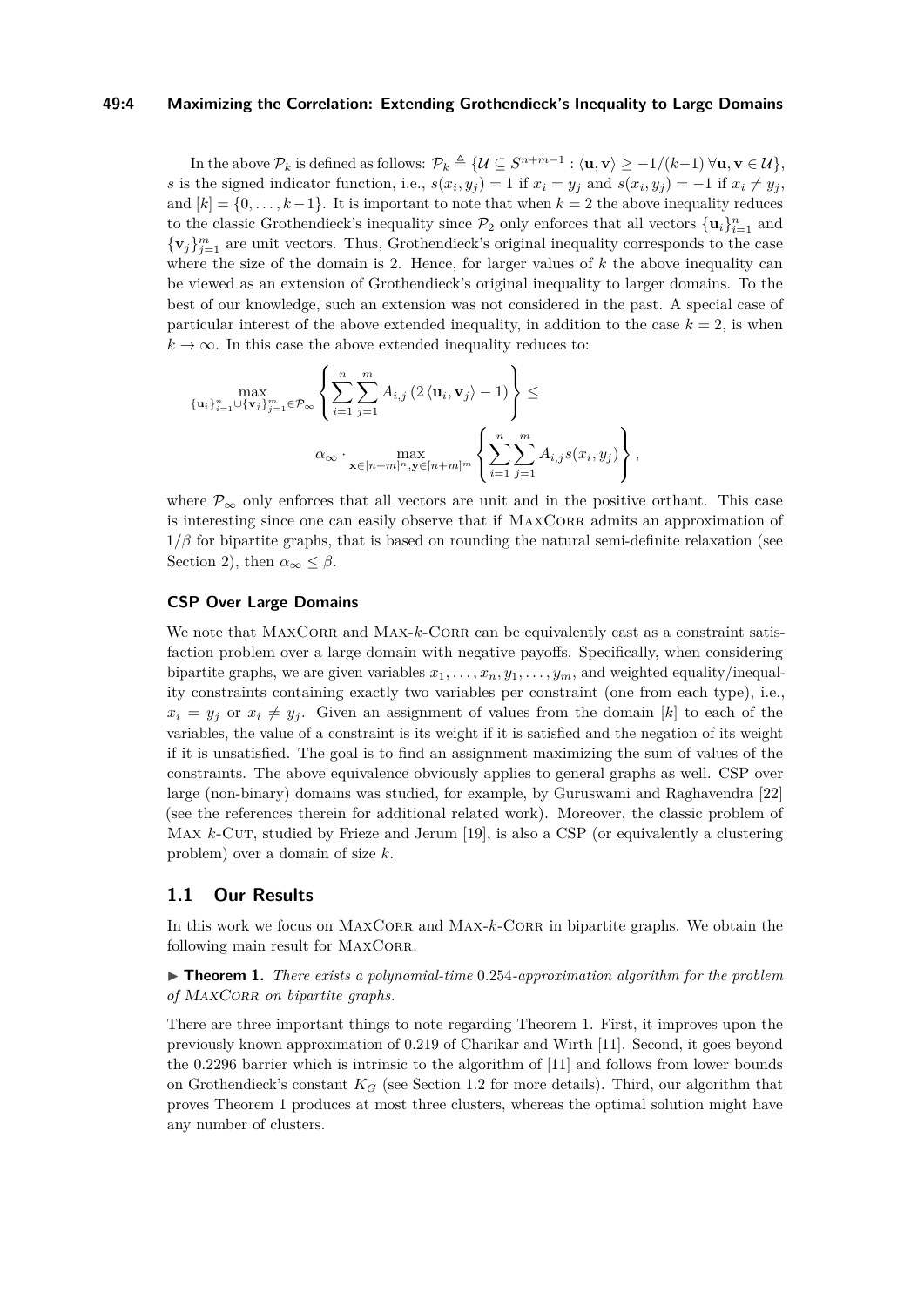#### **D. Katzelnick and R. Schwartz 49:5 19:5 19:5 19:5 19:5**

We show how our main algorithm can be adapted to handle any bound *k* on the number of clusters. This results in an approximation factor that for  $k = 2$  equals Krivine's [\[4,](#page-11-10) [26\]](#page-12-12) guarantee of 0*.*5611, gracefully degrades as *k* increases, and reaches the guarantee of 0*.*254 of Theorem [1](#page-3-0) for unbounded *k* (see Table [1](#page-4-1) for approximation guarantees for some values of *k*). To the best of our knowledge, no previous approximation for MAX-*k*-CORR for bipartite graphs is known. Similarly to Theorem [1,](#page-3-0) the number of clusters produced by our algorithm for MAX-*k*-CORR in bipartite graphs does not exceed four, regardless of how many clusters are in the optimal solution. Moreover, allowing our algorithms to produce more clusters than four is not beneficial.

<span id="page-4-1"></span>**Table 1** Approximation for MAX-*k*-CORR.

| approximation | 0.561 | 0.397 | 0.348 | 0.32 | 0.309 | 0.285 |
|---------------|-------|-------|-------|------|-------|-------|

The above approximation guarantees of MAXCORR and MAX-*k*-CORR for bipartite graphs lead to the following results regarding  $\alpha_{\infty}$  and  $\alpha_k$  for the extension of Grothendieck's inequality to large domains.

<span id="page-4-2"></span>**► Theorem 2.**  $\alpha_k$  *is a universal constant for every*  $k \geq 2$ *. Moreover,*  $\alpha_{\infty}$  *is also a universal constant.*

The specific values of the bounds on  $\alpha_{\infty}$  and  $\alpha_k$  can be derived directly from our approximation factors and integrality gaps.

# <span id="page-4-0"></span>**1.2 Our Techniques**

The existing approach for approximating MAXCORR in bipartite graphs, i.e., the reduction of Charikar and Wirth [\[11\]](#page-11-8), poses two difficulties. The first main difficulty is that this approach most likely cannot provide a much better approximation than its promised 0*.*219 guarantee. Recall that its approximation equals  $\alpha/(2 + \alpha)$ , where  $\alpha$  is the known approximation for Max BIQUAD. It can be shown that the dependence on  $\alpha$  in the approximation is tight, i.e., [\[11\]](#page-11-8)'s algorithm cannot provide an approximation better than  $\alpha/(2 + \alpha)$ . Thus, improving this algorithm requires improving  $\alpha$ , a task that most likely will improve Grothendieck's constant  $K_G$  as well. Moreover, the known lower bound of  $\beta = 1.6769$  on  $K_G$  [\[29\]](#page-12-14) yields that [\[11\]](#page-11-8)'s approach cannot provide an approximation better than  $(1/\beta)/(2 + 1/\beta) \approx 0.2296$ for MAXCORR on bipartite graphs. The latter is true since the only known method for approximating MAX BIQUAD uses the standard semi-definite relaxation whose integrality gap is exactly  $K_G^{-1}$ . We note that our guarantee of 0.254 in Theorem [1](#page-3-0) goes beyond this 0*.*2296 barrier that is inherent to the approach of [\[11\]](#page-11-8). The second main difficulty is that the approach of Charikar and Wirth [\[11\]](#page-11-8) results in an algorithm that might produce up to *n* clusters. Therefore, it cannot be applied to MAX-*k*-CORR as it violates the constraint on the number of clusters *k* in the output.

To eschew the above difficulties, we adopt an approach that is inspired by Krivine's result for bounding  $K_G$  [\[26\]](#page-12-12). This approach is based on transforming two collections of disjoint vectors in such a way that allows random hyperplane rounding to be successful even when negative values are present in the objective function. We first show that a straightforward adaptation of this method yields an approximation of 0.198 for MAXCORR on bipartite graphs. To obtain our main result for MAXCORR we show that it suffices to extend Krivine's method to only three clusters and present suitable transformations to this end. Focusing on MAX-k-CORR we require more subtlety, as we build upon and adapt our two algorithms for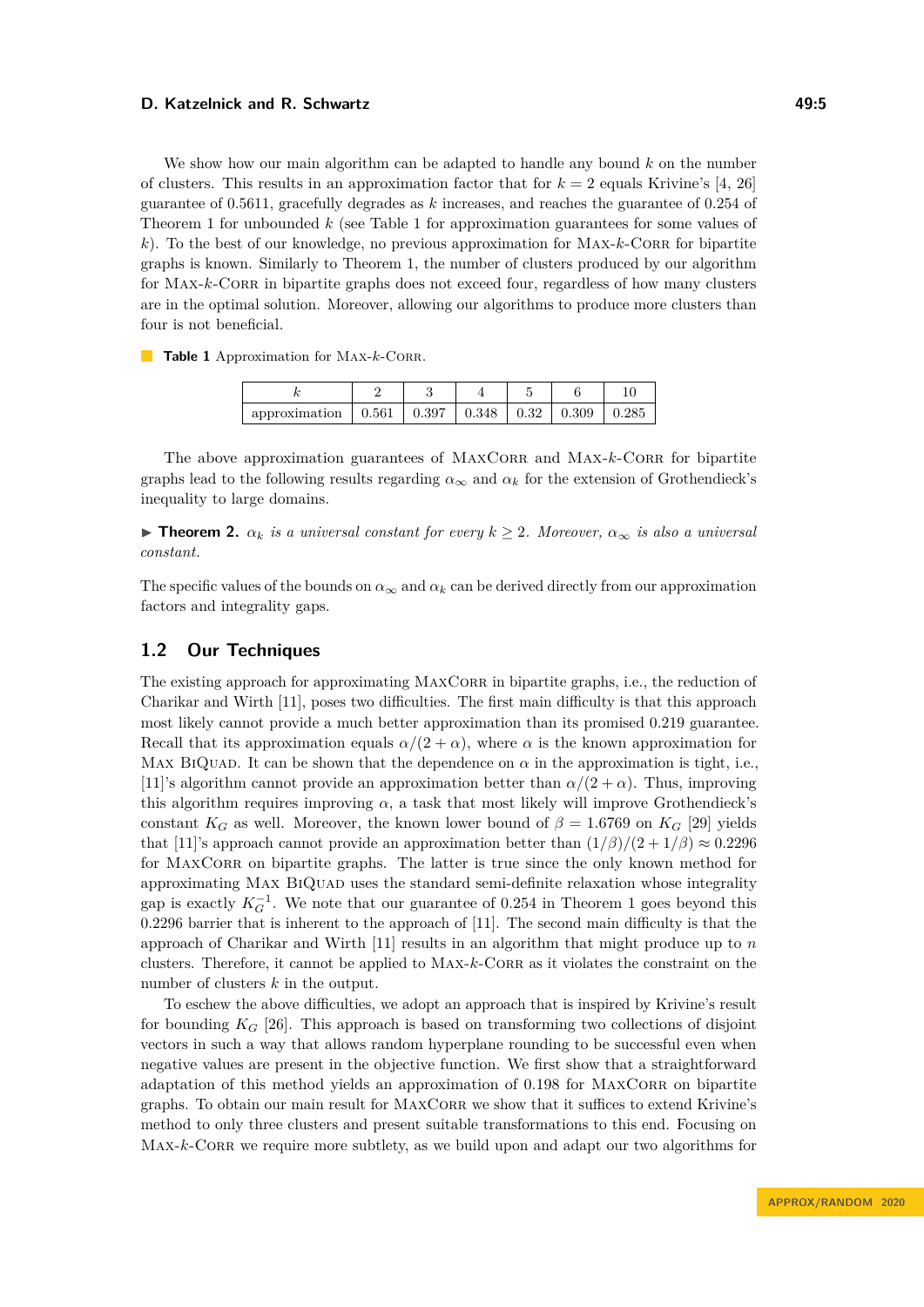## **49:6 Maximizing the Correlation: Extending Grothendieck's Inequality to Large Domains**

MAXCORR which are based on Krivine's method (the straightforward adaptation as well as the three cluster extension). We note that allowing our algorithms to produce more than four clusters is not beneficial.

# **1.3 Related Work**

Many variants of CORRELATION CLUSTERING were presented and studied throughout the years, both from theoretical and practical perspectives. We present here only some of the more relevant previous work. For general graphs, [\[7,](#page-11-0) [32\]](#page-12-6) presented a 0*.*766-approximation for MAXAGREE, [\[10,](#page-11-6) [17\]](#page-12-5) presented an  $O(\log n)$  approximation for MINDISAGREE, [\[11\]](#page-11-8) presented an  $\Omega(1/\log n)$  approximation for MAXCORR (while [\[3\]](#page-11-12) presented a more refined guarantee of  $\Omega(1/\log(\vartheta(G)))$ .

For complete unweighted graphs, Bansal *et al.* [\[7\]](#page-11-0) presented a PTAS for MAXAGREE, a constant factor approximation for MinDisagree, and a simple 3-approximation for MINDISAGREE restricted to two clusters. The approximation factor for MINDISAGREE was continually improved by Charikar et al. [\[10\]](#page-11-6) to 4, Ailon et al. [\[2\]](#page-11-7) to 2*.*5 and by Chawla et al. [\[12\]](#page-11-5) to  $2.06 - \varepsilon$ . Moreover, Giotis et al. [\[20\]](#page-12-8) presented a PTAS for MAXAGREE and MINDISAGREE when the number of clusters is restricted to a constant k.

Focusing on bipartite graphs, Asteris et al. [\[6\]](#page-11-4) presented a PTAS for MaxAgree on complete bipartite graphs, even when the number of clusters is restricted. Amit [\[5\]](#page-11-1) presented a 11-approximation algorithm for MINDISAGREE on complete bipartite graphs. The latter was subsequently improved by [\[1\]](#page-11-3) to a factor of 4 and by [\[12\]](#page-11-5) to a factor of 3.

In the context of Grothendieck's Inequality, numerous studies were conducted. For bounding  $K_G$ , Grothendieck [\[21\]](#page-12-13) showed that  $\frac{\pi}{2} \leq K_G \leq \sinh(\frac{\pi}{2})$ . Later on, Reeds [\[29\]](#page-12-14) presented a lower bound of 1*.*6769. The upper bound was also improved by Rietz [\[30\]](#page-12-15) to 2.261 and by Krivine [\[26\]](#page-12-12) to 1.78821 who conjectured that this is the correct number. Many years later, Braverman et al. [\[9\]](#page-11-11) showed that Krivine's bound is not the correct answer for  $K_G$ , by slightly improving the upper bound. These days, the value of  $K_G$  is still unknown. Many extensions of Grothendieck's Inequality were presented and studied, e.g., [\[3,](#page-11-12) [25\]](#page-12-18). In addition, Nesterov [\[34\]](#page-13-2) presented a  $(2/\pi)$ -approximation for MAX QUAD for the special case the matrix *A* is positive semi-definite.

# <span id="page-5-0"></span>**2 Semi-Definite Relaxations for MaxCorr and Max-***k***-Corr**

In this section we present natural semi-definite programming relaxations for both MAXCORR and MAX-*k*-CORR. These relaxation apply to both general and bipartite graphs. Focusing first on MAXCORR, we consider the following natural semi-definite programming formulation, denoted by SDP, which assigns to each vertex  $u$  a unit vector  $y_u$ .

<span id="page-5-1"></span>
$$
\max \sum_{\substack{(u,v)\in E^+\\(u,v)\in E^+}} w_{u,v} \cdot (2y_u \cdot y_v - 1) + \sum_{\substack{(u,v)\in E^-\\(u,v)\in E^-}} w_{u,v} \cdot (1 - 2y_u \cdot y_v)
$$
\n
$$
\forall v \in V
$$
\n
$$
\forall u \cdot y_v \ge 0
$$
\n
$$
(1)
$$
\n
$$
\forall v \in V
$$
\n
$$
\forall u, v \in V
$$

<span id="page-5-3"></span>In the following lemma, we prove that  $(1)$  is a relaxation<sup>[5](#page-5-2)</sup> for the MAXCORR problem.

 $\blacktriangleright$  **Lemma 3.** Let OPT<sub>SDP</sub> be the optimum value of [\(1\)](#page-5-1), and OPT be the value of the optimal *clustering. Then it holds that*  $\text{OPT}_{\text{SDP}} \geq \text{OPT}$ .

<span id="page-5-2"></span><sup>5</sup> The integrality gap of this relaxation is discussed in Appendix [C.](#page-17-1)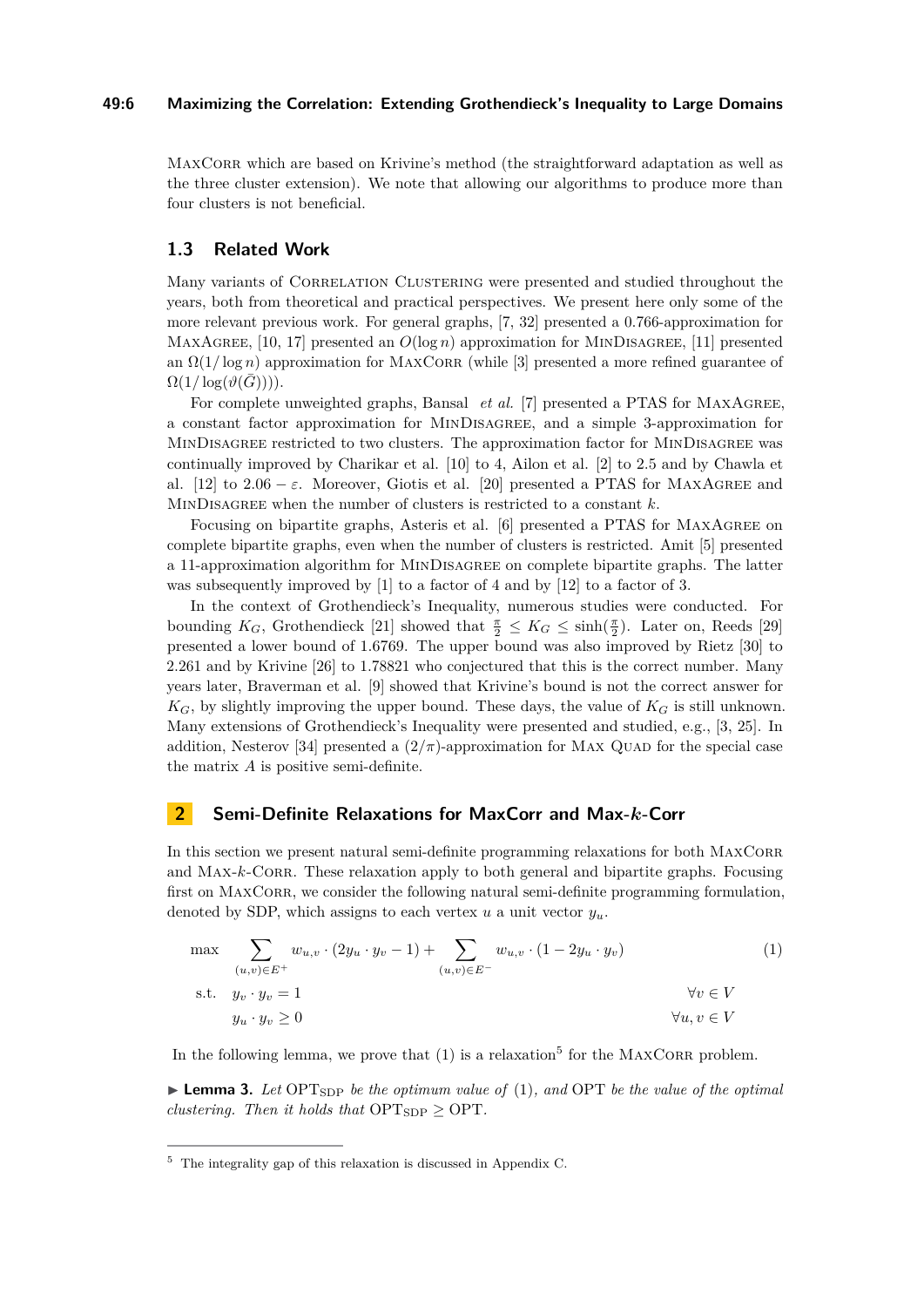## **D. Katzelnick and R. Schwartz 49:7 19:2 49:7 49:7**

**Proof.** Given an optimal solution  $C_{\text{OPT}}$ , we can assign each  $y_v$  to be a standard unit vector in  $\mathbb{R}^n$ , while a pair of vectors  $y_u, y_v$  will be the same unit vector if and only if *u* and *v* are in the same cluster in  $C_{\text{OPT}}$ . This way, all the constrains are satisfied: for each  $v \in V$  we have that  $y_v \cdot y_v = 1$ , and for each  $u, v \in V$  it holds that  $y_u \cdot y_v \in \{0, 1\}$ . Moreover, the value of this solution for the SDP formulation is the same as  $Corr(C_{\text{OPT}})$ : for a plus edge  $(u, v)$ , if *u* and *v* are in the same cluster in C<sub>OPT</sub>, then  $y_u \cdot y_v = 1$  and so it contributes  $w_{u,v}$ . If they are in different cluster, then  $y_u \cdot y_v = 0$  and the edge contributes  $-w_{u,v}$  to the objective function. Similar argument can be placed for the minus edges. Therefore, it holds that  $OPT_{SDP} \geq OPT$ .

Recall that in MAX- $k$ -CORR the output can contain at most  $k$  clusters. Therefore, focusing on MAX-*k*-CORR we consider the following natural semi-definite formulation, inspired by the work of Karger *et. al.* on 3-COLORING [\[23\]](#page-12-19), which we denote by  $SDP_k$ :

<span id="page-6-0"></span>
$$
\max \sum_{(u,v)\in E^{+}} w_{u,v} \left( \frac{2(k-1)}{k} y_u \cdot y_v - \frac{k-2}{k} \right) + \sum_{(u,v)\in E^{-}} w_{u,v} \left( \frac{k-2}{k} - \frac{2(k-1)}{k} y_u \cdot y_v \right)
$$
\n
$$
\text{s.t.} \quad y_v \cdot y_v = 1 \qquad \forall v \in V
$$
\n
$$
y_u \cdot y_v \ge -1/(k-1) \qquad \forall u, v \in V
$$
\n
$$
\forall u, v \in V
$$

One may observe, that if we are limited to two clusters only, i.e.,  $k = 2$ , then SDP<sub>2</sub> is exactly the standard semi-definite relaxation for both MAX QUAD and MAX BIQUAD (as in Grothendieck's inequality). Moreover, when  $k \to \infty$ , namely k is large enough such that  $\text{MAX-}k\text{-}\text{CORR}$  becomes  $\text{MAXCORR}$ ,  $\text{SDP}_{\infty}$  becomes the relaxation for  $\text{MAXCORR}$ . Similarly to MAXCORR, we prove the following lemma which shows that [\(2\)](#page-6-0) is indeed a relaxation for the problem of MAX- $k$ -CORR.

**Lemma 4.** Let  $\text{OPT}_{\text{SDP}_k}$  be the optimum value of [\(2\)](#page-6-0), and  $\text{OPT}_k$  be the value of the *optimal clustering with at most k clusters. Then it holds that*  $\text{OPT}_{\text{SDP}_k} \geq \text{OPT}_k$ *.* 

**Proof.** Given an optimal solution with at most  $k$  clusters,  $C_{\text{OPT}}$ , we construct the following fractional solution. Let  $v_1, \ldots, v_k$  be the vectors that form the  $k-1$ -regular simplex centered at the origin. We know that  $v_1 + \cdots + v_k = 0$ , and therefore

$$
0 = ||v_1 + \dots + v_k||^2 = \sum_{i=1}^k v_i \cdot v_i + \sum_{i \neq j} v_i \cdot v_j = k + \sum_{i \neq j} v_i \cdot v_j.
$$

Since the vertices of the regular simplex are in equal distance from each other, it must be the case that  $v_i \cdot v_j = -1/(k-1)$  for all  $i \neq j$ . One can show that this is the most efficient solution, in terms of maximizing the minimum distance between *k* points on the Euclidean unit sphere.

Let us assign the vectors  $\{y_v\}_{v \in V}$  to the vectors  $v_1, \ldots, v_k$  where  $y_u = y_v$  iff *u* and *v* are in the same cluster in  $C_{\text{OPT}}$ . One can see that if  $y_u \cdot y_v = 1$ , it holds that

$$
\frac{2(k-1)}{k}y_u \cdot y_v - \frac{k-2}{k} = \frac{2k-2-k+2}{k} = 1,
$$

and if  $y_u \cdot y_v = -1/(k-1)$ , then it holds that

$$
\frac{2(k-1)}{k}y_u \cdot y_v - \frac{k-2}{k} = \frac{-2-k+2}{k} = -1.
$$

Hence, the value of the objective of [\(2\)](#page-6-0) with this fractional solution equals the value of the integral solution. Thus,  $\text{OPT}_{\text{SDP}_k} \geq \text{OPT}_k$ .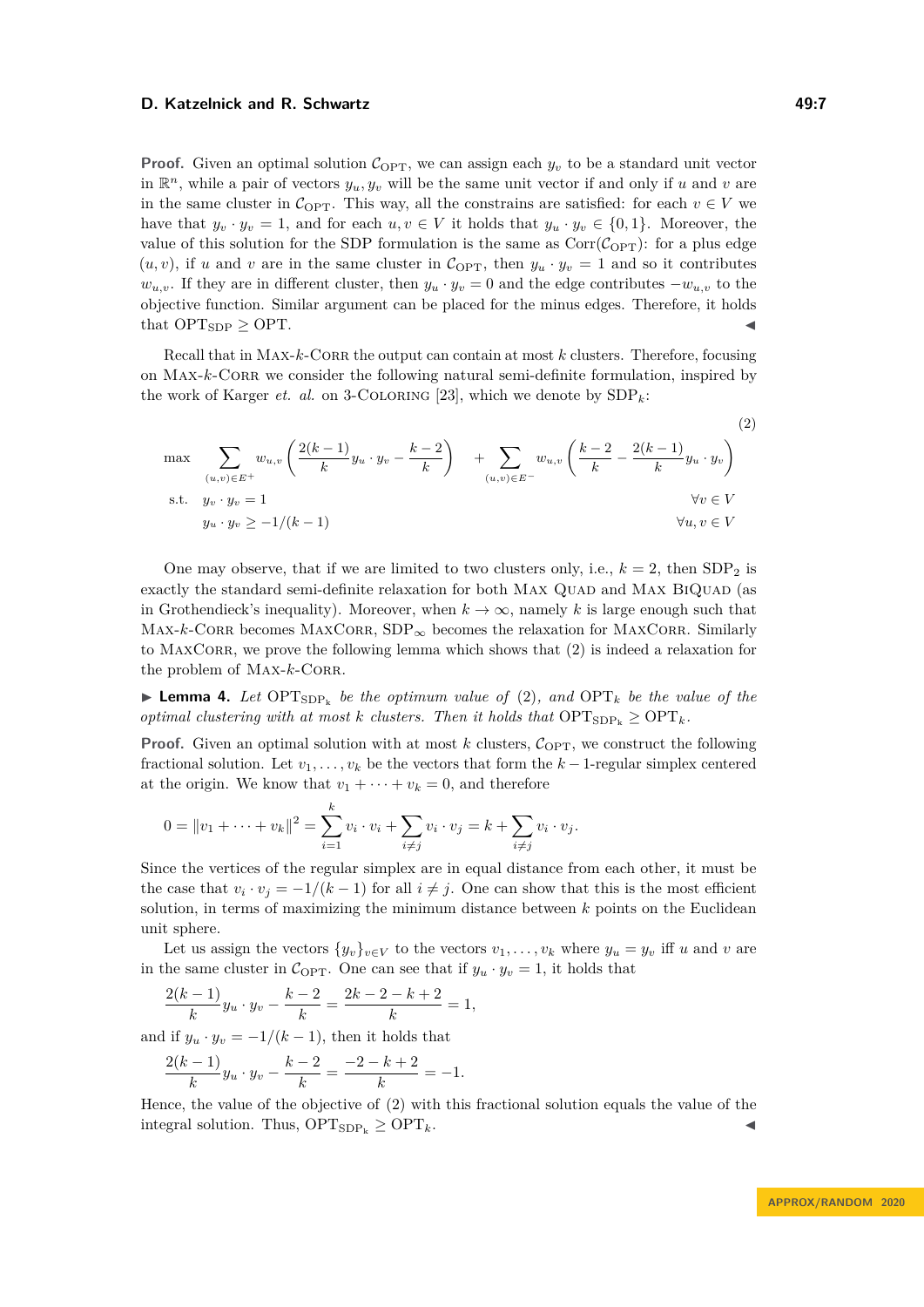## **49:8 Maximizing the Correlation: Extending Grothendieck's Inequality to Large Domains**

# **3 Approximation Algorithms for MaxCorr**

In this section we present our approximation algorithms for MAXCORR on bipartite graphs, thus proving Theorem [1.](#page-3-0) First, for simplicity of presentation, we show that a straightforward adaptation of Krivine's method to SDP yields an approximation of 0*.*198. Second, we present an improved algorithm that achieves the guarantee of Theorem [1](#page-3-0) by extending Krivine's method to more than two clusters.

## **3.1 Case Study: A Simple Two Clusters Algorithm**

In this section we present a straightforward adaptation of Krivine's method to round SDP that produces at most two clusters. Denote by  $V = V_1 \cup V_2$  the two sides of the graph and by *n* the total number of vertices in *V*. Let  $A \in \mathbb{R}^{n \times n}$  be the matrix of the solution of [\(1\)](#page-5-1). That is,  $A_{i,j} = y_i \cdot y_j$  for all  $i, j \in V$ . Given a solution *A*, we can construct the corresponding vectors  $\{y_v\}_{v \in V}$  in polynomial time. Additionally, we note that [\(1\)](#page-5-1) can be solved, in polynomial time, and the value of the solution will be far from the optimum up to some additive error which is arbitrarily small.

**Algorithm 1** Two Clusters Algorithm.

<span id="page-7-0"></span>**Input:**  $G = (V_1, V_2, E)$  and  $w : E \to \mathbb{R}$ **Output:** clustering C **1** Solve [\(1\)](#page-5-1) for *G* and *w* to obtain a positive semi-definite matrix  $A \in \mathbb{R}^{n \times n}$ . **2** Define  $\tilde{A} \in \mathbb{R}^{n \times n}$  as follows:  $\tilde{A}_{i,j} \leftarrow$  $\int f(A_{i,j})$  if *i* and *j* in different sides of *V*  $g(A_{i,j})$  otherwise **3** Find vectors  $\{\tilde{y}_i\}_{i \in V}$  s.t.:  $\tilde{y}_i \cdot \tilde{y}_j = \tilde{A}_{i,j} \ \forall i, j \in V$  (via Cholesky decomposition of  $\tilde{A}$ ). **4** Choose *z* uniformly at random from  $S^{n-1}$ . **5** Set  $C_1 \leftarrow \{i \in V : \tilde{y}_i \cdot z \ge 0\}$  and  $C_2 \leftarrow \{i \in V : \tilde{y}_i \cdot z < 0\}.$ **6** Return  $C = \{C_1, C_2\}.$ 

Next, we show how to choose the transformation functions *f* and *g*, and prove that the algorithm achieves the desired approximation factor. Specifically, we prove that it suffices to choose:

$$
f(x) \triangleq \sin(c\pi x)\cos(\frac{c\pi}{2}) - \cos(c\pi x)\sin(\frac{c\pi}{2})
$$

$$
g(x) \triangleq \sinh(c\pi x)\cos(\frac{c\pi}{2}) + \cosh(c\pi x)\sin(\frac{c\pi}{2}),
$$

where *c* is the solution to the equation  $\sinh(c\pi)\cos(\frac{c\pi}{2}) + \cosh(c\pi)\sin(\frac{c\pi}{2}) = 1$ . The reader is referred to Appendix [A](#page-13-3) for the complete analysis.

# **3.2 Producing More Clusters – Better Approximation**

Algorithm [1](#page-7-0) always clusters the graph into at most two clusters while ignoring the fact that the optimal solution might contain a larger number of clusters. Building upon Algorithm [1,](#page-7-0) we present an algorithm that clusters the graph into at most three clusters. Though this seems like only a minor change, it enables us to improve the approximation factor to 0*.*254, well beyond the 0*.*2296 barrier of the approach of Charikar and Wirth [\[11\]](#page-11-8).

We note that Algorithm [2](#page-8-0) differs from Algorithm [1](#page-7-0) since it uniformly at random picks one of the two initial clusters and splits it again using another independent random hyperplane. This subtle change incurs a significant change in the choice of *f* and *g*, as will be evident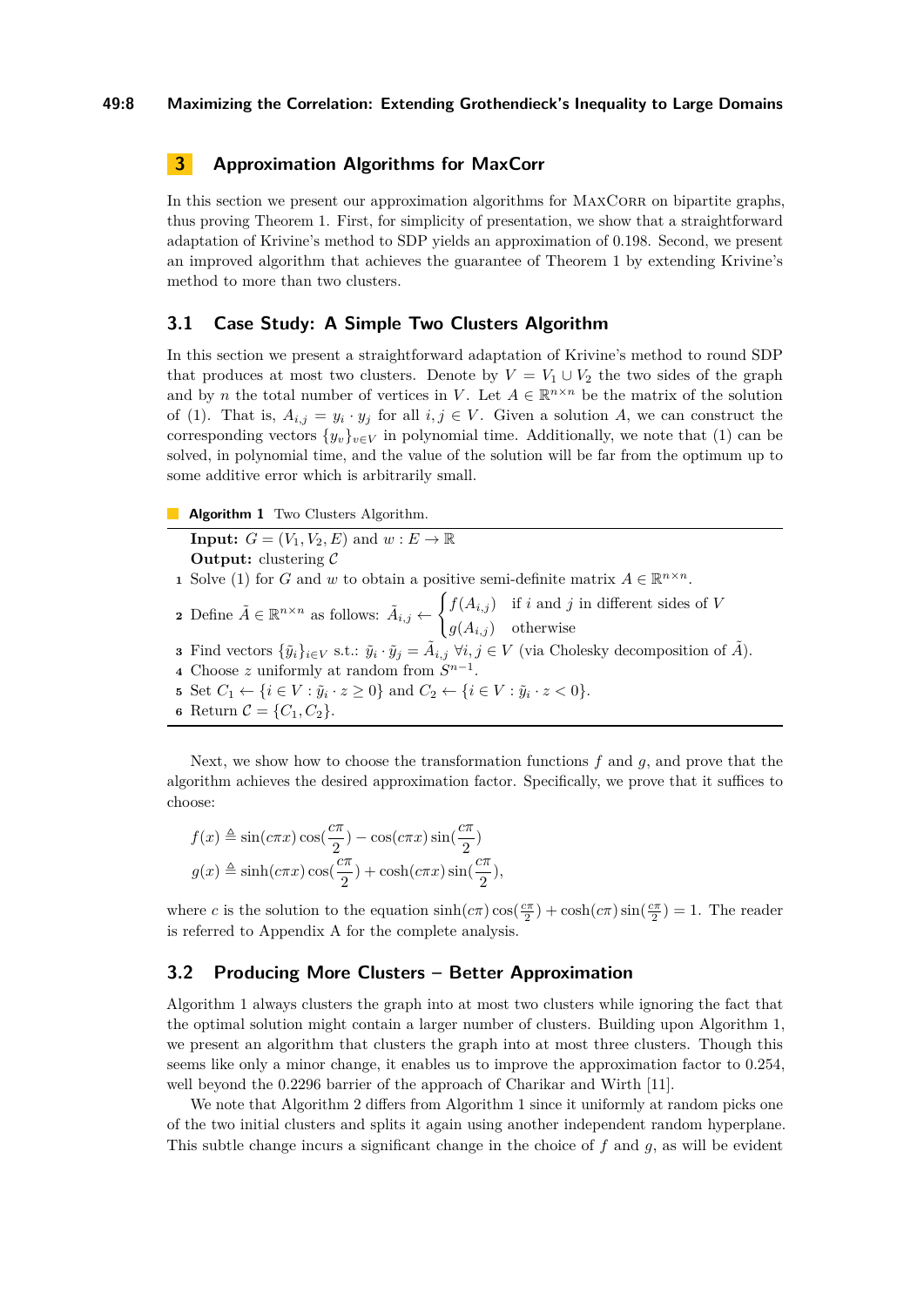<span id="page-8-0"></span>**Algorithm 2** Three Clusters Algorithm. **Input:**  $G = (V_1, V_2, E)$  and  $w : E \to \mathbb{R}$ **Output:** clustering C Solve [\(1\)](#page-5-1) for *G* and *w* to obtain a positive semi-definite matrix  $A \in \mathbb{R}^{n \times n}$ . Define  $\tilde{A} \in \mathbb{R}^{n \times n}$  as follows:  $\tilde{A}_{i,j} \leftarrow$  $\int f(A_{i,j})$  if *i* and *j* in different sides of *V*  $g(A_{i,j})$  otherwise Find vectors  $\{\tilde{y}_i\}_{i \in V}$  s.t.:  $\tilde{y}_i \cdot \tilde{y}_j = \tilde{A}_{i,j} \ \forall i, j \in V$  (via Cholesky decomposition of  $\tilde{A}$ ). Choose *z* and *z*<sup>'</sup> independently and uniformly from  $S^{n-1}$ . Set  $C' \leftarrow \{i \in V : \tilde{y}_i \cdot z \ge 0\}$  and  $C'' \leftarrow \{i \in V : \tilde{y}_i \cdot z < 0\}.$  Let  $C_1$  be a uniform random cluster from  $C'$  and  $C''$ , and  $C$  the remaining cluster. Set  $C_2$  ← {*i* ∈ *C* :  $\tilde{y}_i \cdot z' \ge 0$ } and  $C_3$  ← {*i* ∈ *C* :  $\tilde{y}_i \cdot z' < 0$ }. Return  $C = \{C_1, C_2, C_3\}.$ 

from the analysis. Furthermore, this subtle change also makes the analysis more challenging, compared to Krivine's original method. The reason is that the separation probability of two vectors is quadractically dependent on the angle between them, as opposed to linear dependency in Krivine's original method. In order to analyze this algorithm, we first calculate the probability that two vertices will be in the same cluster.

► **Lemma 5.** *Let*  $u, v \in V$  *whose corresponding vectors are*  $\tilde{y}_u, \tilde{y}_v$  *respectively. Then,* 

$$
\Pr[u, v \text{ are in the same cluster}] = \frac{1}{2} \left( 1 - \frac{\arccos(\tilde{y}_u \cdot \tilde{y}_v)}{\pi} \right) + \frac{1}{2} \left( 1 - \frac{\arccos(\tilde{y}_u \cdot \tilde{y}_v)}{\pi} \right)^2.
$$

**Proof.** If *u* and *v* are in different clusters after splitting *V* into  $C'$  and  $C''$ , then *u* and *v* will remain apart. Otherwise, with probability 1*/*2 we will choose to split their cluster, and then the chance of separating  $u$  and  $v$  is the same as before. That is,

$$
\Pr[u, v \text{ are in the same cluster}] = \left(1 - \frac{\arccos(\tilde{y}_u \cdot \tilde{y}_v)}{\pi}\right) \cdot \left(\frac{1}{2} + \frac{1}{2} \left(1 - \frac{\arccos(\tilde{y}_u \cdot \tilde{y}_v)}{\pi}\right)\right).
$$
  
This concludes the proof.

Similarly to Lemma [11](#page-13-4) we have the following lemma. In what follows,  $X_{u,v}$  is the random variable denoting the contribution of the edge  $(u, v)$  to the value of the output of Algorithm [2.](#page-8-0)

<span id="page-8-1"></span>▶ **Lemma 6.** *For every edge*  $(u, v) \in E$ *:* 

$$
\mathbb{E}[X_{u,v}] = \begin{cases} w_{u,v} \cdot \left(1 - 3 \cdot \frac{\arccos(\tilde{y}_u \cdot \tilde{y}_v)}{\pi} + \frac{\arccos(\tilde{y}_u \cdot \tilde{y}_v)^2}{\pi^2}\right) & (u,v) \in E^+ \\ w_{u,v} \cdot \left(3 \cdot \frac{\arccos(\tilde{y}_u \cdot \tilde{y}_v)}{\pi} - \frac{\arccos(\tilde{y}_u \cdot \tilde{y}_v)^2}{\pi^2} - 1\right) & (u,v) \in E^- . \end{cases}
$$

**Proof.** For every edge  $(u, v) \in E^+$ :

$$
\mathbb{E}[X_{u,v}] = w_{u,v} \cdot \Pr[u, v \text{ are in the same cluster}] - w_{u,v} \cdot (1 - \Pr[u, v \text{ are in the same cluster}])
$$

$$
= w_{u,v} \cdot \left( 2 \left( \frac{1}{2} \left( 1 - \frac{\arccos(\tilde{y}_u \cdot \tilde{y}_v)}{\pi} \right) + \frac{1}{2} \left( 1 - \frac{\arccos(\tilde{y}_u \cdot \tilde{y}_v)}{\pi} \right)^2 \right) - 1 \right)
$$

$$
= w_{u,v} \cdot \left( 1 - 3 \cdot \frac{\arccos(\tilde{y}_u \cdot \tilde{y}_v)}{\pi} + \frac{\arccos(\tilde{y}_u \cdot \tilde{y}_v)^2}{\pi^2} \right).
$$

For a minus edge, we can simply multiply the above by  $-1$ .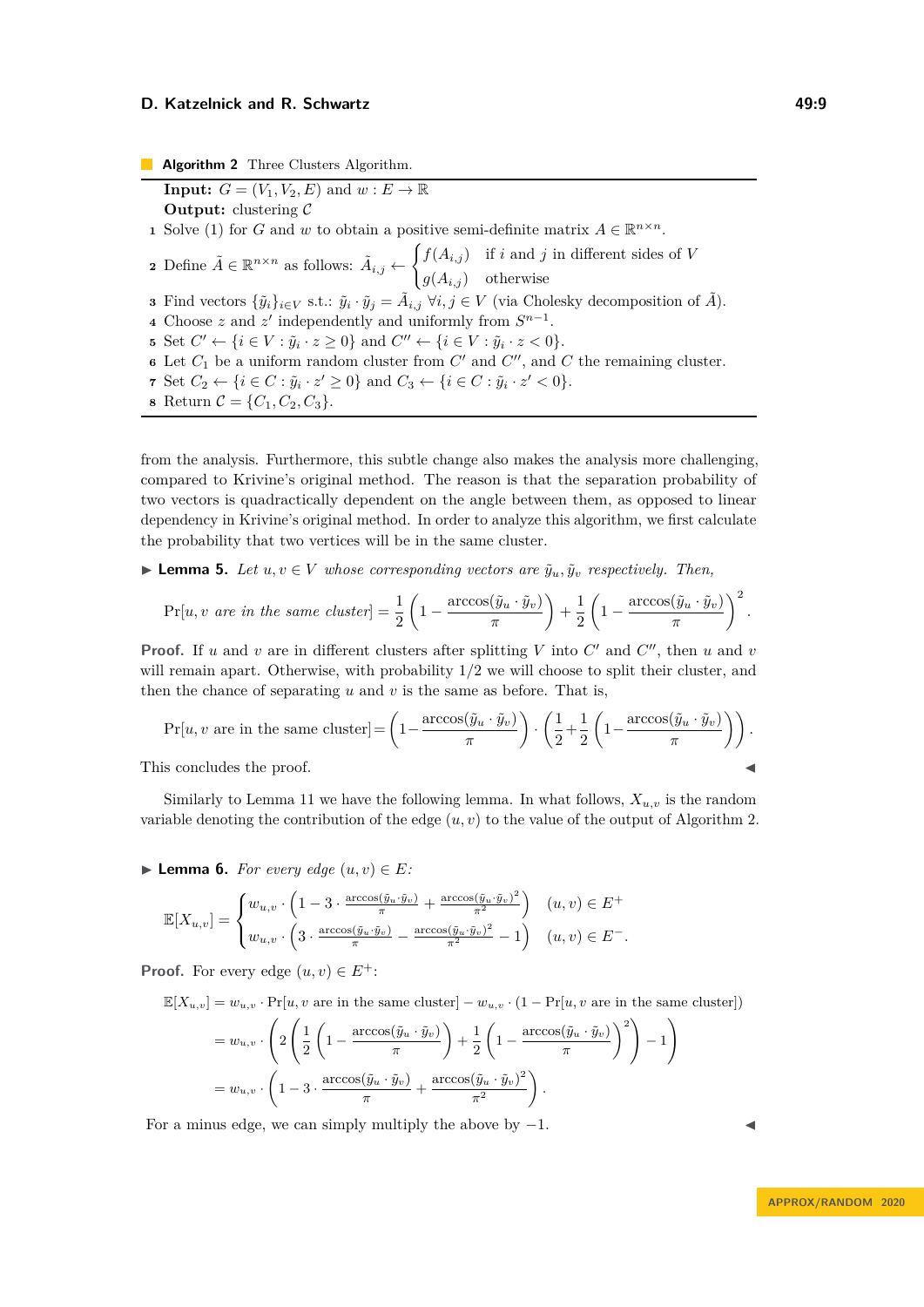## **49:10 Maximizing the Correlation: Extending Grothendieck's Inequality to Large Domains**

The following lemma lies at the heart of the argument as it provides the existence of suitable transformations *f* and *g*.

<span id="page-9-0"></span>**► Lemma 7.** *There exist functions*  $f, g : \mathbb{R} \to \mathbb{R}$  *and a constant*  $c \in (0, 1)$  *such that the matrix*  $\tilde{A}$  *obtained in Algorithm* [2](#page-8-0) *can be decomposed into unit vectors*  ${\tilde{y}_v}_{v \in V}$  *in*  $\mathbb{R}^n$ *, and these vectors satisfy that for all*  $(u, v) \in E$ *:* 

$$
\begin{cases}\n\left(1-3\cdot\frac{\arccos(\tilde{y}_u\cdot\tilde{y}_v)}{\pi} + \frac{\arccos(\tilde{y}_u\cdot\tilde{y}_v)^2}{\pi^2}\right) = c\cdot(2y_u\cdot y_v - 1) & \text{if } (u,v) \in E^+ \\
\left(3\cdot\frac{\arccos(\tilde{y}_u\cdot\tilde{y}_v)}{\pi} - \frac{\arccos(\tilde{y}_u\cdot\tilde{y}_v)^2}{\pi^2} - 1\right) = c\cdot(1-2y_u\cdot y_v) & \text{if } (u,v) \in E^-\n\end{cases}
$$

**Proof.** We wish to find the appropriate functions  $f, g$  and the constant c, that will satisfy the above conditions. That is, we need to solve the equation:

$$
\left(1-3\cdot\frac{\arccos(\tilde{y}_u\cdot\tilde{y}_v)}{\pi}+\frac{\arccos(\tilde{y}_u\cdot\tilde{y}_v)^2}{\pi^2}\right)=c\cdot(2y_u\cdot y_v-1).
$$

It has two solutions:  $\arccos(\tilde{y}_u \cdot \tilde{y}_v) = \frac{1}{2}(3\pi \pm \pi\sqrt{5-4c+8c(y_u \cdot y_v)})$ . Therefore, we have two candidates for  $f$ :  $\cos(\frac{1}{2}(3\pi - \pi\sqrt{5 - 4c + 8cx}))$  and  $\cos(\frac{1}{2}(3\pi + \pi\sqrt{5 - 4c + 8cx}))$ . We know that  $arccos(x)$  is bounded between 0 and  $\pi$ , and expect that f will satisfy  $f(1) > f(0)$ , so we dismiss the latter candidate solution and remain with:

$$
f(x) = \cos(\frac{1}{2}(3\pi - \pi\sqrt{5 - 4c + 8cx})).
$$

Moreover, since  $y_u \cdot y_v \geq 0$  and  $0 \leq c \leq 1$ , it holds that  $5 - 4c + 8c(y_u \cdot y_v) \geq 0$  for all  $u, v$  and so  $f$  is well defined for our case. In fact, we can see that  $f$  is well defined for all  $x \ge (4c-5)/(8c)$ . Hence, we consider the Taylor expansion of  $f$  at  $x = 0$ , defined by  $p(x) = \sum_{k=0}^{\infty} (k!)^{-1} f^{(k)}(0) x^k$ . Let  $f_k$  be the coefficient of  $x^k$  in  $p(x)$ . We note that the coefficients depend on the value of  $c$ . Thus,  $p(x)$  has the following two properties, described in two technical lemmas that are given without a proof.

 $\blacktriangleright$  **Lemma 8** (The convergence radius of *p*). The function  $f(x)$  is equal to its Taylor series,  $p(x)$ , for all  $x \in (\frac{4c-5}{8c}, -\frac{4c-5}{8c})$ , and in particular,  $p(x) = f(x)$  for all  $x \in [-1, 1]$  if  $c < 5/12$ .

▶ **Lemma 9** (The signs of the coefficients of *p*). For all  $c \in (0.25, 0.4)$ *, it holds that*  $f_0 < 0$ *, f*<sub>1</sub> > 0*, f*<sub>2</sub> < 0 *and for all*  $k \geq 2$ *, f*<sub>2*k*</sub> > 0 *and f*<sub>2*k*-1</sub> < 0*.* 

Thus, from now on we assume that *c* is in the range (0*.*25*,* 0*.*4), and can consider the function  $f(-x)$ . It holds that for all  $x \in [-1, 1]$ ,

$$
f(-x) = p(-x) = \sum_{k=0}^{\infty} f_{2k} x^{2k} - \sum_{k=0}^{\infty} f_{2k+1} x^{2k+1} = f_0 - f_1 x + f_2 x^2 + \sum_{k=3}^{\infty} |f_k| x^k.
$$

Therefore, we conclude that  $\sum_{k=0}^{\infty} |f_k| x^k = f(-x) - 2f_0 + 2f_1x - 2f_2x^2$ . Hence, let us define  $g(x) = f(-x) - 2f_0 + 2f_1x - 2f_2x^2$ . We can prove that  $\tilde{A}$  is positive semi-definite, and can be decomposed to the above vectors  ${\tilde{y}_v}_{v\in V}$  in a similar way to Lemma [13.](#page-13-5) Next, we wish to find the value of *c* for which the new vectors  ${\{\tilde{y}_v\}}_{v \in V}$  will be unit vectors. Plugging  $x = 1$ in the equation  $g(x) = 1$  and then solving for *c* in the required range, will yield the solution  $c \approx 0.254013$ . This completes the proof of Lemma [7.](#page-9-0)

**Proof of Theorem [1.](#page-3-0)** According to Lemma [6](#page-8-1) and Lemma [7,](#page-9-0) it follows that Algorithm [2](#page-8-0) achieves an approximation of  $0.254$  for the problem of MAXCORR on bipartite graphs.  $\blacktriangleleft$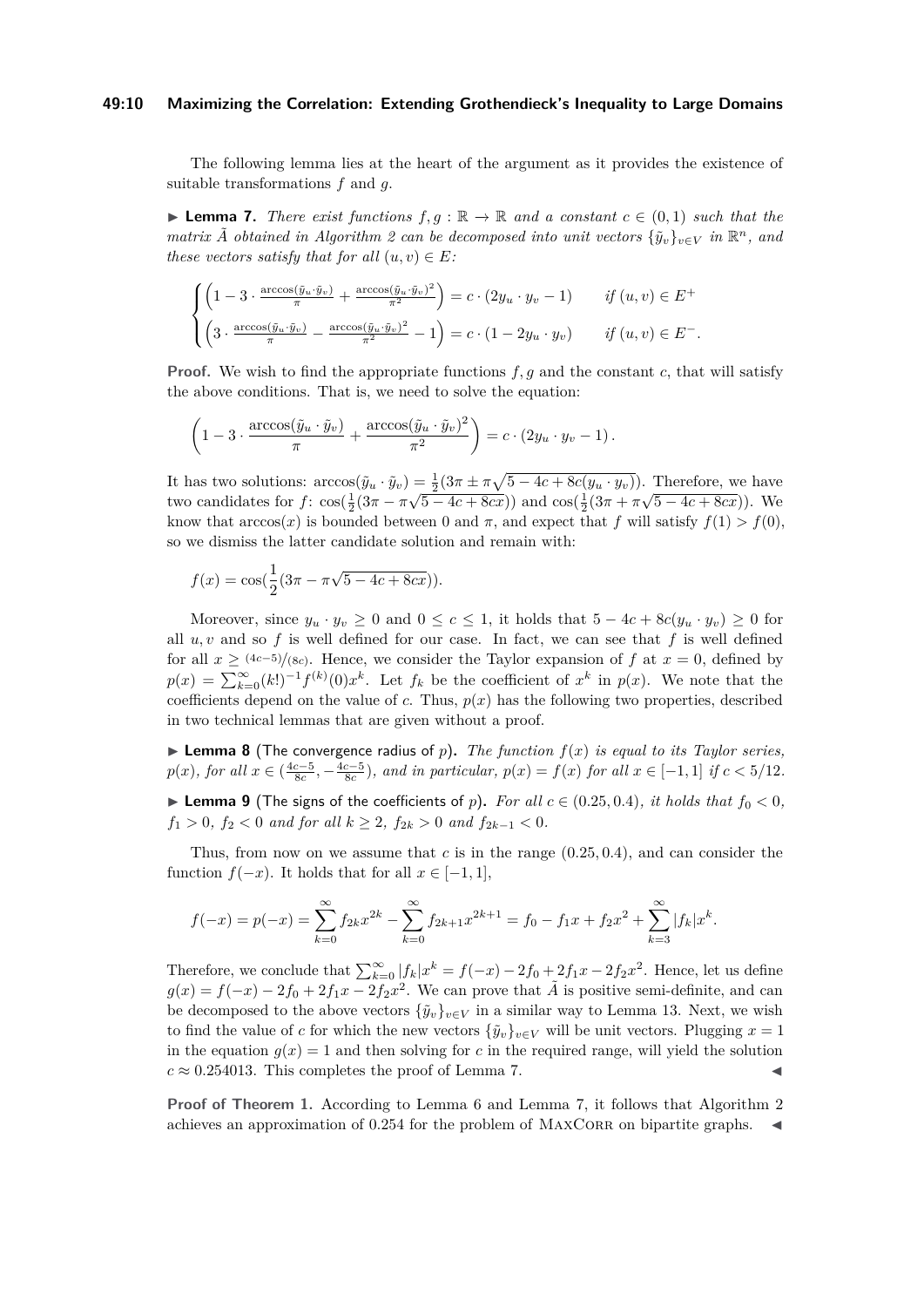As a result from Theorem [1,](#page-3-0) we obtain an upper bound on  $\alpha_{\infty}$ , proving the second part of Theorem [2.](#page-4-2) Additionally, we note that Algorithm [2](#page-8-0) can be slightly improved. If we consider the probability that two vertices will be in the same cluster, we can notice that it is the same as if we split the hyper-sphere with one hyper-plane with probability 1*/*2, or with two hyper-planes with probability 1*/*2. Hence, we can find the value of *p* for which the algorithm that splits the hyper-sphere with one hyper-plane with probability *p* or with two hyper-planes

with probability  $1 - p$ , achieves the best approximation factor (with the above analysis). It turns out that the best *p* is very close to 1/2, i.e., if we set  $p = 0.49$  the approximation factor will be  $c \approx 0.2551$ . As previously mentioned, allowing the algorithm to produce more than four clusters is not beneficial (refer to Appendix [B](#page-15-0) for additional details).

# **4 Restricting the Number of Clusters – Approximating Max-***k***-Corr**

In this section we focus on MAX- $k$ -CORR, where the solution is constrained to contain at most *k* clusters. We build upon Algorithms [1](#page-7-0) and [2](#page-8-0) to obtain our results.

# **4.1 Two Clusters – Adapting Algorithm [1](#page-7-0)**

We start with adapting Algorithm [1](#page-7-0) to MAX-k-CORR. It is obvious that this algorithm produces a feasible solution, no matter which transformations *f* and *g* we employ, since  $k \geq 2$  and it produces at most two clusters. However, since  $SDP_k$  changes with k, the original transformations  $f$  and  $g$ , that were chosen when considering MAXCORR and SDP (equivalently  $SDP_{\infty}$ ), do not yield a meaningful approximation anymore. Thus, all that remains is to choose these transformations, given *k*. This is done by requiring that the transformed vectors satisfy the following for every edge  $(u, v) \in E$ :

$$
1 - 2 \frac{\arccos(\tilde{y}_u \cdot \tilde{y}_v)}{\pi} = c \left( \frac{2(k-1)}{k} y_u \cdot y_v - \frac{k-2}{k} \right).
$$

To satisfy the above we choose *f* as follows:

$$
f(x) = \cos\left(\frac{\pi}{2k}(k + c(k-2) - 2cx(k-1))\right)
$$
  
=  $\sin\left(c\pi x \frac{k-1}{k}\right) \cos\left(\frac{c\pi}{2} \frac{k-2}{k}\right) - \cos\left(c\pi x \frac{k-1}{k}\right) \sin\left(\frac{c\pi}{2} \frac{k-2}{k}\right).$ 

Hence, the function *g* will be:

$$
g(x) = \sinh\left(c\pi x \frac{k-1}{k}\right)\cos\left(\frac{c\pi}{2} \frac{k-2}{k}\right) + \cosh\left(c\pi x \frac{k-1}{k}\right)\sin\left(\frac{c\pi}{2} \frac{k-2}{k}\right).
$$

The analysis continues the same as in Algorithm [1,](#page-7-0) and we require for the transformed vectors to be unit vectors, i.e., that  $g(1) = 1$ . Solving this equation for each value of *k*, yields the desired approximation factor *c*. These appear in Table [2](#page-10-0) for some values of *k*.

<span id="page-10-0"></span>**Table 2** Approximation factors obtained by adapting Algorithm [1](#page-7-0) for MAX-*k*-CORR.

|  |        |        |        |                    |                | 50     | .000 |
|--|--------|--------|--------|--------------------|----------------|--------|------|
|  | በ 5611 | 0.3441 | 0.2901 | $\mid 0.2654 \mid$ | $\perp 0.2269$ | 0.2034 |      |

We can see that when  $k = 2$ , we have exactly the constant obtained by Krivine. As *k* increases the approximation factor gracefully degrades, and when  $k \to \infty$  it approaches 0.1985 (the approximation we obtained for MAXCORR with Algorithm [1\)](#page-7-0). Additionally, we note that this result proves the first part of Theorem [2](#page-4-2) as it provides upper bounds on  $\alpha_k$ for  $k \geq 2$ .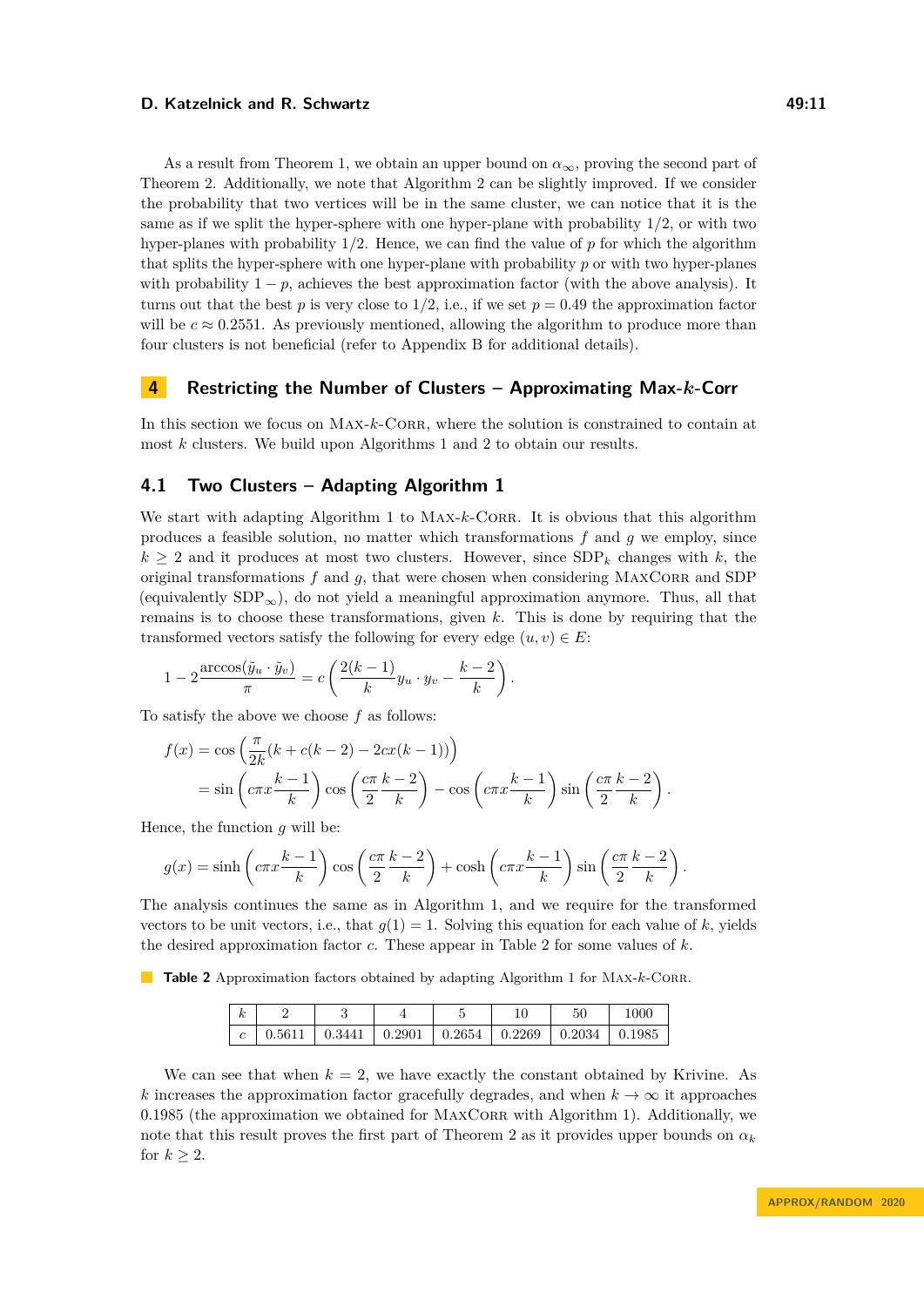# **4.2 More Than Two Clusters – Adapting Algorithm [2](#page-8-0)**

The success of Algorithm [2](#page-8-0) implies that allowing more than two clusters in the output might be beneficial. However, adapting this approach, and specifically Algorithm [2,](#page-8-0) to MAX- $k$ -CORR requires much care as the value of  $k$  will have a considerable influence on the resulting algorithm and its transformations.

Specifically, given *k*, we need to choose from the following clustering techniques: (1) two clusters produced by a random hyperplane (similarly to Algorithm [1\)](#page-7-0); (2) three clusters produced by a random hyperplane and then further partioning of one of the clusters by an additional random hyperplane (similarly to Algorithm [2\)](#page-8-0); and (3) four clusters produced by choosing two random hyperplanes. The exact convex combination of these techniques will uniquely dictate the transformations *f* and *g* that will ensure the success of the algorithm. We refer the reader to Appendix [B](#page-15-0) for a more detailed discussion of the above, the approximation guarantees obtained for specific values of *k*, and additional details, e.g., why not use a larger number of hyperplanes to construct a clustering.

## **References**

- <span id="page-11-3"></span>**1** Nir Ailon, Noa Avigdor-Elgrabli, Edo Liberty, and Anke Van Zuylen. Improved approximation algorithms for bipartite correlation clustering. *SIAM Journal on Computing*, 41(5):1110–1121, 2012.
- <span id="page-11-7"></span>**2** Nir Ailon, Moses Charikar, and Alantha Newman. Aggregating inconsistent information: ranking and clustering. *Journal of the ACM (JACM)*, 55(5):23, 2008.
- <span id="page-11-12"></span>**3** Noga Alon, Konstantin Makarychev, Yury Makarychev, and Assaf Naor. Quadratic forms on graphs. *Inventiones mathematicae*, 163(3):499–522, 2006.
- <span id="page-11-10"></span>**4** Noga Alon and Assaf Naor. Approximating the cut-norm via grothendieck's inequality. In *Proceedings of the thirty-sixth annual ACM symposium on Theory of computing*, pages 72–80, 2004.
- <span id="page-11-1"></span>**5** Noga Amit. *The bicluster graph editing problem*. PhD thesis, Tel Aviv University, 2004.
- <span id="page-11-4"></span>**6** Megasthenis Asteris, Anastasios Kyrillidis, Dimitris Papailiopoulos, and Alexandros Dimakis. Bipartite correlation clustering: Maximizing agreements. In *Artificial Intelligence and Statistics*, pages 121–129, 2016.
- <span id="page-11-0"></span>**7** Nikhil Bansal, Avrim Blum, and Shuchi Chawla. Correlation clustering. *Machine learning*, 56(1-3):89–113, 2004.
- <span id="page-11-2"></span>**8** Amir Ben-Dor, Ron Shamir, and Zohar Yakhini. Clustering gene expression patterns. *Journal of computational biology*, 6(3-4):281–297, 1999.
- <span id="page-11-11"></span>**9** Mark Braverman, Konstantin Makarychev, Yury Makarychev, and Assaf Naor. The grothendieck constant is strictly smaller than krivine's bound. ieee 52nd annual symposium on foundations of computer science focs 2011, 453–462. *IEEE Computer Soc., Los Alamitos, CA*, 2011.
- <span id="page-11-6"></span>**10** Moses Charikar, Venkatesan Guruswami, and Anthony Wirth. Clustering with qualitative information. *Journal of Computer and System Sciences*, 71(3):360–383, 2005.
- <span id="page-11-8"></span>**11** Moses Charikar and Anthony Wirth. Maximizing quadratic programs: Extending grothendieck's inequality. In *45th Annual IEEE Symposium on Foundations of Computer Science*, pages 54–60. IEEE, 2004.
- <span id="page-11-5"></span>**12** Shuchi Chawla, Konstantin Makarychev, Tselil Schramm, and Grigory Yaroslavtsev. Near optimal lp rounding algorithm for correlationclustering on complete and complete k-partite graphs. In *Proceedings of the forty-seventh annual ACM symposium on Theory of computing*, pages 219–228, 2015.
- <span id="page-11-9"></span>**13** Yizong Cheng and George M Church. Biclustering of expression data. In *Ismb*, volume 8, pages 93–103, 2000.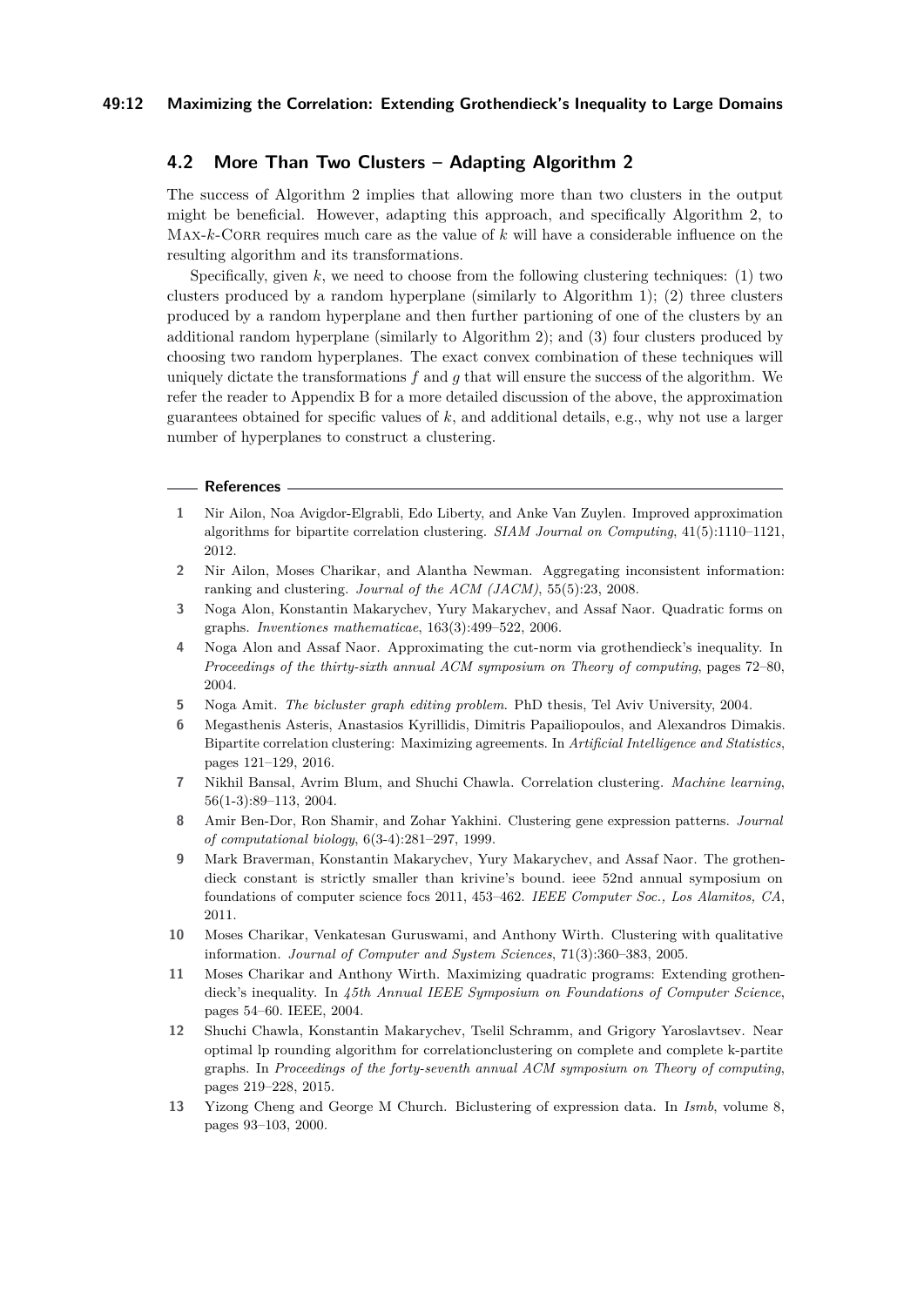- <span id="page-12-1"></span>**14** William Cohen and Jacob Richman. Learning to match and cluster entity names. In *In ACM SIGIR-2001 Workshop on Mathematical/Formal Methods in Information Retrieval*, 2001.
- <span id="page-12-2"></span>**15** William W. Cohen and Jacob Richman. Learning to match and cluster large high-dimensional data sets for data integration. In *Proceedings of the Eighth ACM SIGKDD International Conference on Knowledge Discovery and Data Mining*, KDD '02, page 475–480, New York, NY, USA, 2002. Association for Computing Machinery.
- <span id="page-12-7"></span>**16** Tom Coleman, James Saunderson, and Anthony Wirth. A local-search 2-approximation for 2-correlation-clustering. In *European Symposium on Algorithms*, pages 308–319. Springer, 2008.
- <span id="page-12-5"></span>**17** Erik D Demaine, Dotan Emanuel, Amos Fiat, and Nicole Immorlica. Correlation clustering in general weighted graphs. *Theoretical Computer Science*, 361(2-3):172–187, 2006.
- <span id="page-12-4"></span>**18** Vladimir Filkov and Steven Skiena. Integrating microarray data by consensus clustering. *International Journal on Artificial Intelligence Tools*, 13(04):863–880, 2004.
- <span id="page-12-17"></span>**19** Alan M. Frieze and Mark Jerrum. Improved approximation algorithms for MAX k-cut and MAX BISECTION. *Algorithmica*, 18(1):67–81, 1997. [doi:10.1007/BF02523688](https://doi.org/10.1007/BF02523688).
- <span id="page-12-8"></span>**20** Ioannis Giotis and Venkatesan Guruswami. Correlation clustering with a fixed number of clusters. *Theory of Computing*, 2(13):249–266, 2006. [doi:10.4086/toc.2006.v002a013](https://doi.org/10.4086/toc.2006.v002a013).
- <span id="page-12-13"></span>**21** Alexandre Grothendieck. *Résumé de la théorie métrique des produits tensoriels topologiques*. Soc. de Matemática de São Paulo, 1956.
- <span id="page-12-16"></span>**22** Venkatesan Guruswami and Prasad Raghavendra. Constraint satisfaction over a non-boolean domain: Approximation algorithms and unique-games hardness. In *Approximation, Randomization and Combinatorial Optimization. Algorithms and Techniques*, pages 77–90. Springer, 2008.
- <span id="page-12-19"></span>**23** David R. Karger, Rajeev Motwani, and Madhu Sudan. Approximate graph coloring by semidefinite programming. *J. ACM*, 45(2):246–265, 1998. [doi:10.1145/274787.274791](https://doi.org/10.1145/274787.274791).
- <span id="page-12-9"></span>**24** Marek Karpinski and Warren Schudy. Linear time approximation schemes for the galeberlekamp game and related minimization problems. In *Proceedings of the forty-first annual ACM symposium on Theory of computing*, pages 313–322, 2009.
- <span id="page-12-18"></span>**25** Subhash Khot and Assaf Naor. Grothendieck-type inequalities in combinatorial optimization. *arXiv preprint*, 2011. [arXiv:1108.2464](http://arxiv.org/abs/1108.2464).
- <span id="page-12-12"></span>**26** Jean-Louis Krivine. Constantes de grothendieck et fonctions de type positif sur les spheres. *Séminaire Analyse fonctionnelle (dit" Maurey-Schwartz")*, pages 1–17, 1978.
- <span id="page-12-10"></span>**27** Sara C Madeira and Arlindo L Oliveira. Biclustering algorithms for biological data analysis: a survey. *IEEE/ACM transactions on computational biology and bioinformatics*, 1(1):24–45, 2004.
- <span id="page-12-3"></span>**28** Andrew McCallum and Ben Wellner. Toward conditional models of identity uncertainty with application to proper noun coreference. In *Proceedings of the IJCAI-2003 Workshop on Information Integration on the Web*, pages 79–86, August 2003.
- <span id="page-12-14"></span>**29** JA Reeds. A new lower bound on the real grothendieck constant. *Manuscript (http://www. dtc. umn. edu/ reedsj/bound2. dvi)*, 88(96):107, 1991.
- <span id="page-12-15"></span>**30** Ronald E Rietz. A proof of the grothendieck inequality. *Israel journal of mathematics*, 19(3):271–276, 1974.
- <span id="page-12-11"></span>**31** Cornelis Roos, Tamás Terlaky, Arkadi Nemirovski, and Kees Roos. On maximization of quadratic form over intersection of ellipsoids with common center. *Mathematical Programming*, 86, September 1999.
- <span id="page-12-6"></span>**32** Chaitanya Swamy. Correlation clustering: maximizing agreements via semidefinite programming. In *Proceedings of the fifteenth annual ACM-SIAM symposium on Discrete algorithms*, pages 526–527. Society for Industrial and Applied Mathematics, 2004.
- <span id="page-12-0"></span>**33** Jurgen Van Gael and Xiaojin Zhu. Correlation clustering for crosslingual link detection. In *IJCAI*, pages 1744–1749, 2007.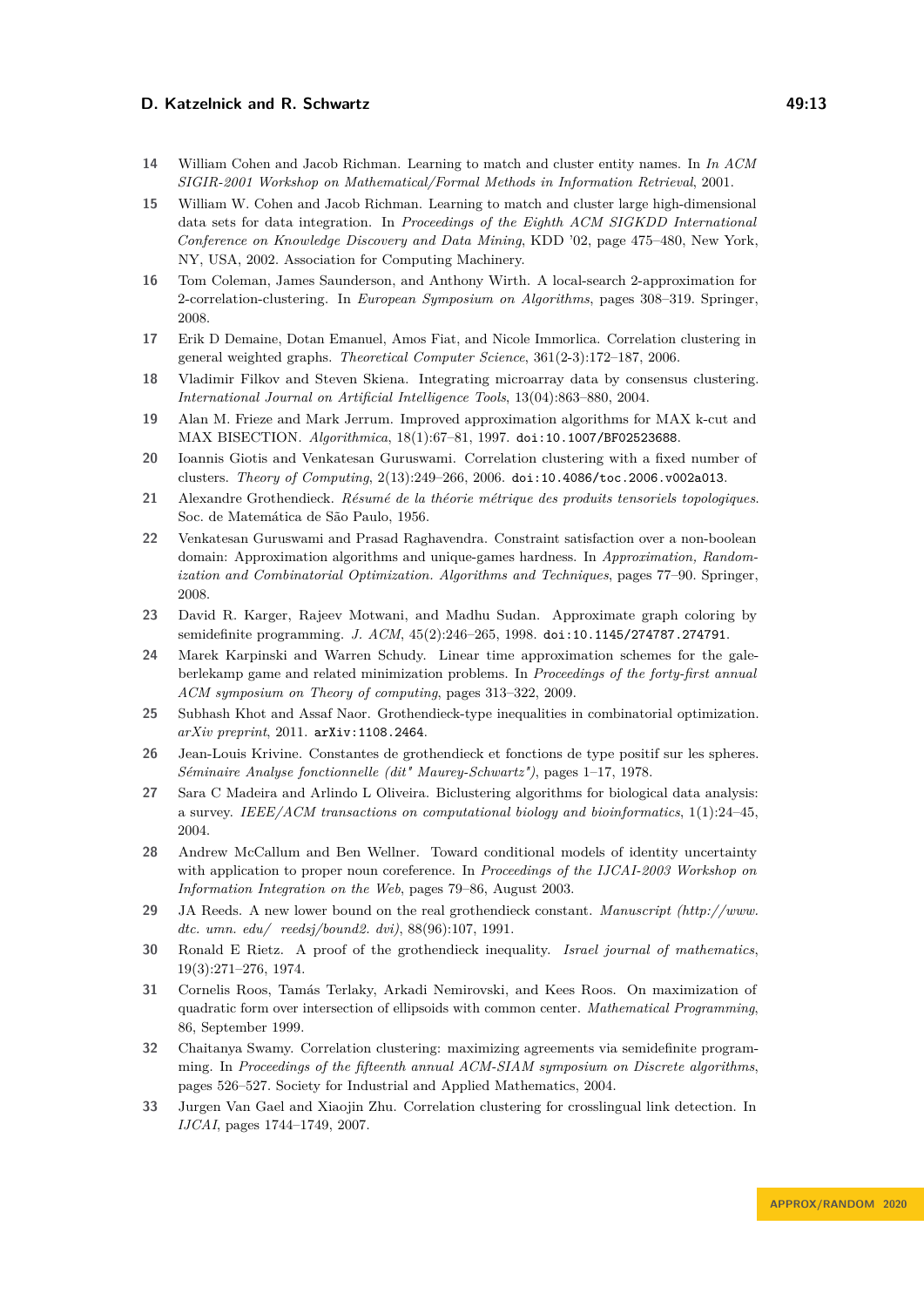## **49:14 Maximizing the Correlation: Extending Grothendieck's Inequality to Large Domains**

- <span id="page-13-2"></span>**34** David P. Williamson and David B. Shmoys. *The Design of Approximation Algorithms*. Cambridge University Press, 2011. URL: [http://www.cambridge.org/de/knowledge/isbn/](http://www.cambridge.org/de/knowledge/isbn/item5759340/?site_locale=de_DE) [item5759340/?site\\_locale=de\\_DE](http://www.cambridge.org/de/knowledge/isbn/item5759340/?site_locale=de_DE).
- <span id="page-13-0"></span>**35** Anthony Wirth. Correlation clustering. *C. Sammut and G. Webb, editors, Encyclopedia of Machine Learning*, pages 227—-231, 2010.
- <span id="page-13-1"></span>**36** Hongyuan Zha, Xiaofeng He, Chris Ding, Horst Simon, and Ming Gu. Bipartite graph partitioning and data clustering. In *Proceedings of the tenth international conference on Information and knowledge management*, pages 25–32, 2001.

# <span id="page-13-3"></span>**A Analysis of Algorithm [1](#page-7-0)**

Lemma [10](#page-13-6) is widely known and is given without proof (see, e.g., [\[3\]](#page-11-12)).

<span id="page-13-6"></span>**Example 10.** Let  $y_u, y_v$  be two unit vectors in  $\mathbb{R}^n$  and z be a random unit vector chosen  $uniformly from S^{n-1}$ . Then,

$$
Pr[sign(y_u \cdot z) = sign(y_v \cdot z)] = 1 - \frac{\arccos(y_u \cdot y_v)}{\pi}.
$$

<span id="page-13-4"></span> $\blacktriangleright$  **Lemma 11.** Let  $\tilde{y}_u, \tilde{y}_v$  be the vectors representing *u* and *v* respectively. Additionally, denote *by*  $X_{u,v} = w_{u,v} \cdot \text{sign}(\tilde{y}_u \cdot z) \text{sign}(\tilde{y}_v \cdot z)$  the random variable that represents the contribution *of the edge* (*u, v*) *to the value of the solution. Therefore,*

$$
\mathbb{E}[X_{u,v}] = \begin{cases} w_{u,v} \left(1 - 2\frac{\arccos(\tilde{y}_u \cdot \tilde{y}_v)}{\pi}\right) & (u,v) \in E^+ \\ w_{u,v} \left(2\frac{\arccos(\tilde{y}_u \cdot \tilde{y}_v)}{\pi} - 1\right) & (u,v) \in E^-. \end{cases}
$$

**Proof.** From Algorithm [1,](#page-7-0) we can see that that two vertices  $u, v$  will be in the same cluster if and only if  $sign(\tilde{y}_u \cdot z) = sign(\tilde{y}_v \cdot z)$ . Therefore, for every plus edge  $(u, v) \in E^+$ ,

$$
\mathbb{E}[X_{u,v}] = w_{u,v} \Pr[\text{sign}(\tilde{y}_u \cdot z) = \text{sign}(\tilde{y}_v \cdot z)] + (-1)w_{u,v}(1 - \Pr[\text{sign}(\tilde{y}_u \cdot z) = \text{sign}(\tilde{y}_v \cdot z)])
$$
  
= 
$$
w_{u,v}(2 \Pr[\text{sign}(\tilde{y}_u \cdot z) = \text{sign}(\tilde{y}_v \cdot z)] - 1).
$$

Additionally, for every minus edge  $(u, v) \in E^-$ ,

$$
\mathbb{E}[X_{u,v}] = w_{u,v}(1 - \Pr[\text{sign}(\tilde{y}_u \cdot z) = \text{sign}(\tilde{y}_v \cdot z)]) + (-1)w_{u,v}\Pr[\text{sign}(\tilde{y}_u \cdot z) = \text{sign}(\tilde{y}_v \cdot z)]
$$
  
= 
$$
w_{u,v}(1 - 2\Pr[\text{sign}(\tilde{y}_u \cdot z) = \text{sign}(\tilde{y}_v \cdot z)])
$$

Consequently, we can use Lemma [10](#page-13-6) to complete this proof.

The following corollary is immediate from linearity of expectation.

<span id="page-13-7"></span> $\triangleright$  **Corollary [1](#page-7-0)2.** Let  $X_{ALG}$  be the value of the output of Algorithm 1. Then

$$
\mathbb{E}[X_{ALG}] = \sum_{(u,v)\in E^+} w_{u,v} \left(1 - 2\frac{\arccos(\tilde{y}_u \cdot \tilde{y}_v)}{\pi}\right) + \sum_{(u,v)\in E^-} w_{u,v} \left(2\frac{\arccos(\tilde{y}_u \cdot \tilde{y}_v)}{\pi} - 1\right).
$$

**Proof.** Follows directly from Lemma [11](#page-13-4) and the linearity of expectation.

<span id="page-13-5"></span>The following lemma lies at the heart of the argument as it proves the existence of suitable transformations *f* and *g*.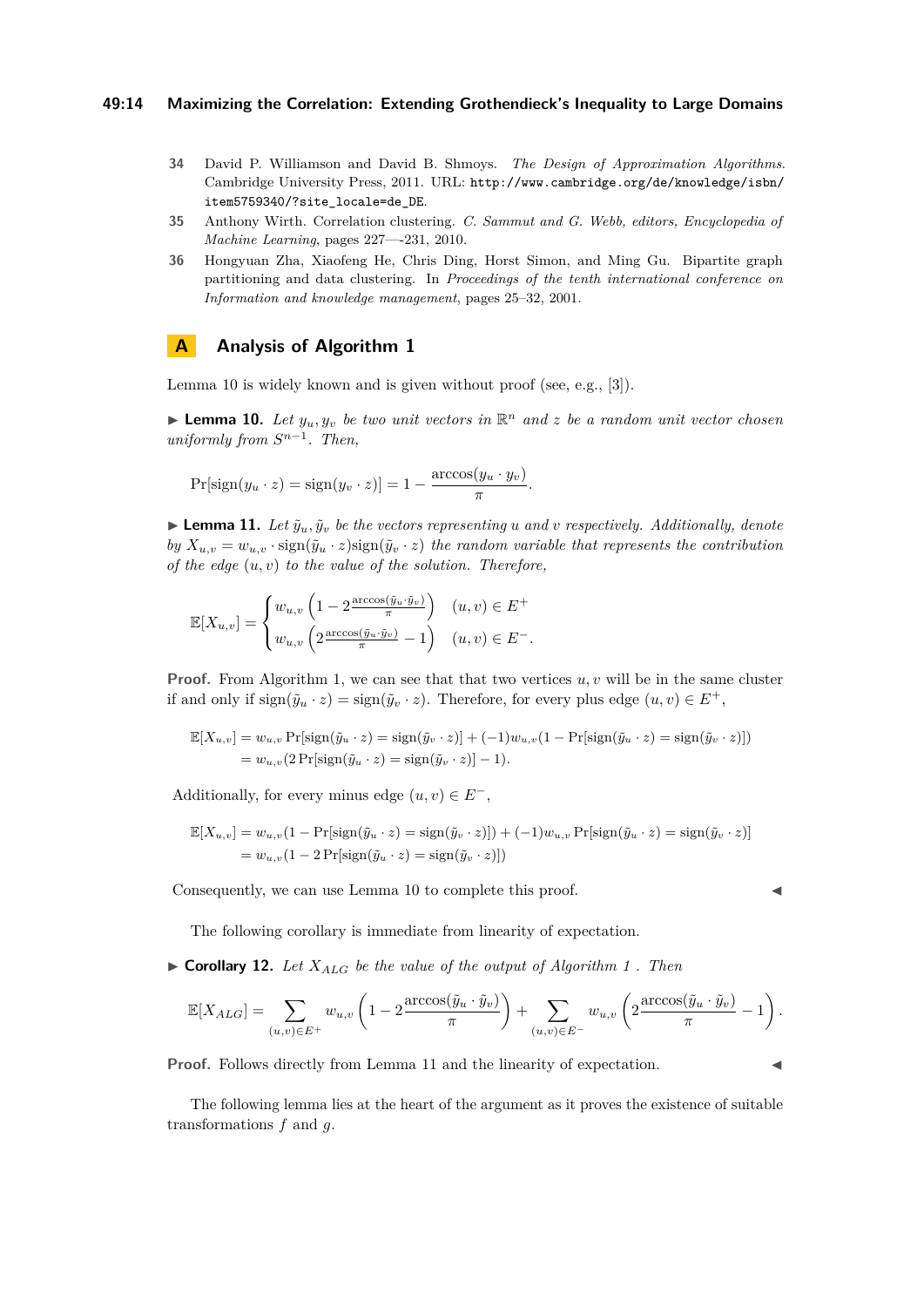**► Lemma 13.** There exist functions  $f, g : \mathbb{R} \to \mathbb{R}$  and a constant  $c \in (0, 1)$  such that the *matrix*  $\tilde{A}$  *obtained in Algorithm* [1](#page-7-0) *can be decomposed into unit vectors*  ${\tilde{y}_v}_{v \in V}$  *in*  $\mathbb{R}^n$ *, and these vectors satisfy that for all*  $(u, v) \in E^+$ ,

$$
1 - 2\frac{\arccos(\tilde{y}_u \cdot \tilde{y}_v)}{\pi} = c(2y_u \cdot y_v - 1)
$$

*and for all*  $(u, v) \in E^-$ .

$$
2\frac{\arccos(\tilde{y}_u \cdot \tilde{y}_v)}{\pi} - 1 = c(1 - 2y_u \cdot y_v).
$$

**Proof.** First, we want to choose a function *f* such that

$$
1 - 2 \frac{\arccos(f(y_u \cdot y_v))}{\pi} = c(2y_u \cdot y_v - 1)
$$

for all  $(u, v) \in E$ . This will satisfy the condition on plus edges and minus edges as well. The constant *c* will be determined later. We choose the function *f* in the following way:

$$
f(x) \triangleq \cos\left(\frac{\pi}{2}(1 - c(2x - 1))\right) = \sin\left(c\pi x - \frac{c\pi}{2}\right) = \sin(c\pi x)\cos\left(\frac{c\pi}{2}\right) - \cos(c\pi x)\sin\left(\frac{c\pi}{2}\right),
$$

where the last equality follows from the identity:  $sin(a - b) = sin(a) cos(b) - cos(a) sin(b)$  for all  $a, b \in \mathbb{R}$ . In addition, using the Taylor series expansion of  $sin(x)$  and  $cos(x)$ , *f* can be written as follows:

$$
f(x) = \cos(\frac{c\pi}{2}) \sum_{k=0}^{\infty} \frac{(-1)^k (c\pi x)^{2k+1}}{(2k+1)!} - \sin(\frac{c\pi}{2}) \sum_{k=0}^{\infty} \frac{(-1)^k (c\pi x)^{2k}}{(2k)!}.
$$

Let  $f_k$  be the coefficient of  $x^k$  in the Taylor expansion of  $f$ . We define the following functions:

$$
g(x) = \sum_{k=0}^{\infty} |f_k| x^k, \qquad a(x) = \sum_{k=0}^{\infty} \sqrt{|f_k|} x^k, \qquad b(x) = \sum_{k=0}^{\infty} \text{sign}(f_k) \sqrt{|f_k|} x^k.
$$

Let  $a_k$  and  $b_k$  be the coefficients of  $x^k$  in the above series expansions of *a* and *b*. Recall that our goal is to show that there exist vectors  ${\{\tilde{y}_v\}}_{v \in V}$  such that  $\tilde{y}_u \cdot \tilde{y}_v = \tilde{A}_{u,v}$  for all  $u, v \in V$ . Given the set of vectors  $\{y_v\}_{v \in V}$ , we define the following vectors: if  $u \in V_1$  then

$$
y'_u = (a_0, a_1y_u, a_2(y_u \otimes y_u), a_3(y_u \otimes y_u \otimes y_u), \dots)
$$

and if  $u \in V_2$  then

$$
y'_u = (b_0, b_1y_u, b_2(y_u \otimes y_u), b_3(y_u \otimes y_u \otimes y_u), \dots).
$$

We note that the *k*-times tensor product  $y_u \otimes y_u \otimes \cdots \otimes y_u$  are in fact  $n^k$  coordinates in the vector  $y'_u$ , as *n* is the dimension of the vector  $y_u$ . For every vector *v* and integer *k*, we denote by  $v^{\otimes k}$  the *k*-times tensor product of *v* with itself. It is a known fact, that for every two vectors *u*, *v* and integer *k*, it holds that  $u^{\otimes k} \cdot v^{\otimes k} = (u \cdot v)^k$ .

Thus, we can see that if  $u, v$  are not both in  $V_1$  or  $V_2$ , that is, not in the same side of the bipartite graph, then

$$
y'_{u} \cdot y'_{v} = \sum_{k=0}^{\infty} a_{k} b_{k} (y_{u}^{\otimes k} \cdot y_{v}^{\otimes k}) = \sum_{k=0}^{\infty} a_{k} b_{k} (y_{u} \cdot y_{v})^{k} = \sum_{k=0}^{\infty} f_{k} (y_{u} \cdot y_{v})^{k} = f(y_{u} \cdot y_{v}).
$$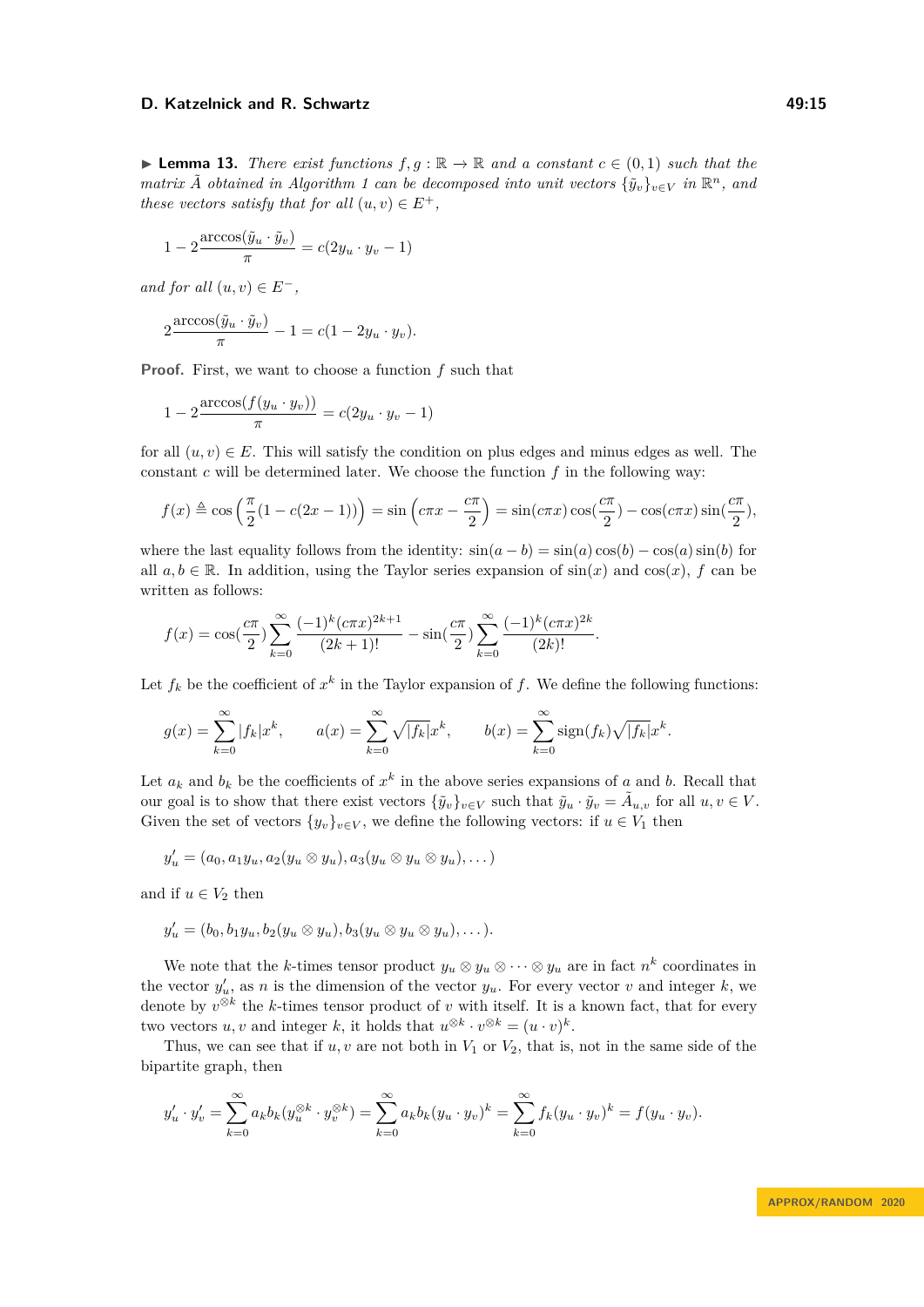#### **49:16 Maximizing the Correlation: Extending Grothendieck's Inequality to Large Domains**

Otherwise, if *u* and *v* are in the same side of the graph, without loss of generality, let it be *V*1, then:

$$
y'_{u} \cdot y'_{v} = \sum_{k=0}^{\infty} a_k^{2} (y_u^{\otimes k} \cdot y_v^{\otimes k}) = \sum_{k=0}^{\infty} |f_k| (y_u \cdot y_v)^k = g(y_u \cdot y_v).
$$

That is, it holds that  $\tilde{A}_{i,j} = y'_i \cdot y'_j$  for all  $i, j \in V$ . Consequently, the matrix  $\tilde{A}_{i,j} \in \mathbb{R}^{n \times n}$  is the symmetric Gramian matrix of the vectors  $\{y'_{v}\}_{v\in V}$ , and can be decomposed in polynomial time with Cholesky decomposition into  $\tilde{A} = \tilde{Y}\tilde{Y}^T$ . The rows of  $\tilde{Y}$  will be the desired vectors  ${\{\tilde{y}_v\}}_{v \in V}$ .

To complete the proof we need to show that these vectors are unit vectors. That is, we want to show that  $y'_u \cdot y'_u = 1$  for all  $u \in V$ . Since  $y_u$  is a unit vector, we have that

$$
y'_{u} \cdot y'_{u} = \sum_{k=0}^{\infty} |f_{k}| (y_{u} \cdot y_{v})^{k} = g(1).
$$

Since  $c \in (0,1)$ , we have that  $\cos(\frac{c\pi}{2}) \ge 0$  and  $\sin(\frac{c\pi}{2}) \ge 0$ . Therefore, we can write *g* in the form:

$$
g(x) = \sum_{k=0}^{\infty} |a_k| x^k = \sinh(c\pi x) \cos(\frac{c\pi}{2}) + \cosh(c\pi x) \sin(\frac{c\pi}{2}).
$$

Hence, we can choose *c* to be the solution of the equation

$$
\sum_{k=0}^{\infty} |f_k| = \sinh(c\pi)\cos(\frac{c\pi}{2}) + \cosh(c\pi)\sin(\frac{c\pi}{2}) = 1
$$

in the range  $(0, 1)$ , and the vectors  ${\tilde{y}_v}_{v \in V}$  will be unit vectors. The constant *c* turns out to be at least  $0.19829$ .

Finally, we are ready to complete the analysis of Algorithm [1,](#page-7-0) which is given in the following theorem.

<span id="page-15-1"></span>I **Theorem 14.** *There exists a polynomial-time* 0*.*198*-approximation algorithm for the problem of MAXCORR on bipartite graphs that clusters the graph to at most 2 clusters.* 

**Proof of Theorem [14.](#page-15-1)** From Corollary [12,](#page-13-7) Lemma [13](#page-13-5) and Lemma [3,](#page-5-3) it follows that:

$$
\mathbb{E}[X_{ALG}] = \sum_{(u,v)\in E^+} w_{u,v} \left(1 - 2\frac{\arccos(\tilde{y}_u \cdot \tilde{y}_v)}{\pi}\right) + \sum_{(u,v)\in E^-} w_{u,v} \left(2\frac{\arccos(\tilde{y}_u \cdot \tilde{y}_v)}{\pi} - 1\right)
$$
  
= 
$$
\sum_{(u,v)\in E^+} w_{u,v} c(2y_u \cdot y_v - 1) + \sum_{(u,v)\in E^-} w_{u,v} c(1 - 2y_u \cdot y_v)
$$
  
= 
$$
c \cdot \text{OPT}_{SDP} \ge c \cdot \text{OPT},
$$

where *c* is at least 0.19828.

# <span id="page-15-0"></span>**B Max-***k***-Corr: Adapting Algorithm [2](#page-8-0)**

As previously mentioned, given *k*, we need to present the combination of clustering techniques that will be used to approximate MAX- $k$ -CORR. Let us start by doing exactly this. In what follows, it is important to note that given  $k$ : (1) the mixing probability  $p$  appearing below depends on *k*; and (2) the transformations *f* and *g* also depend on *k*.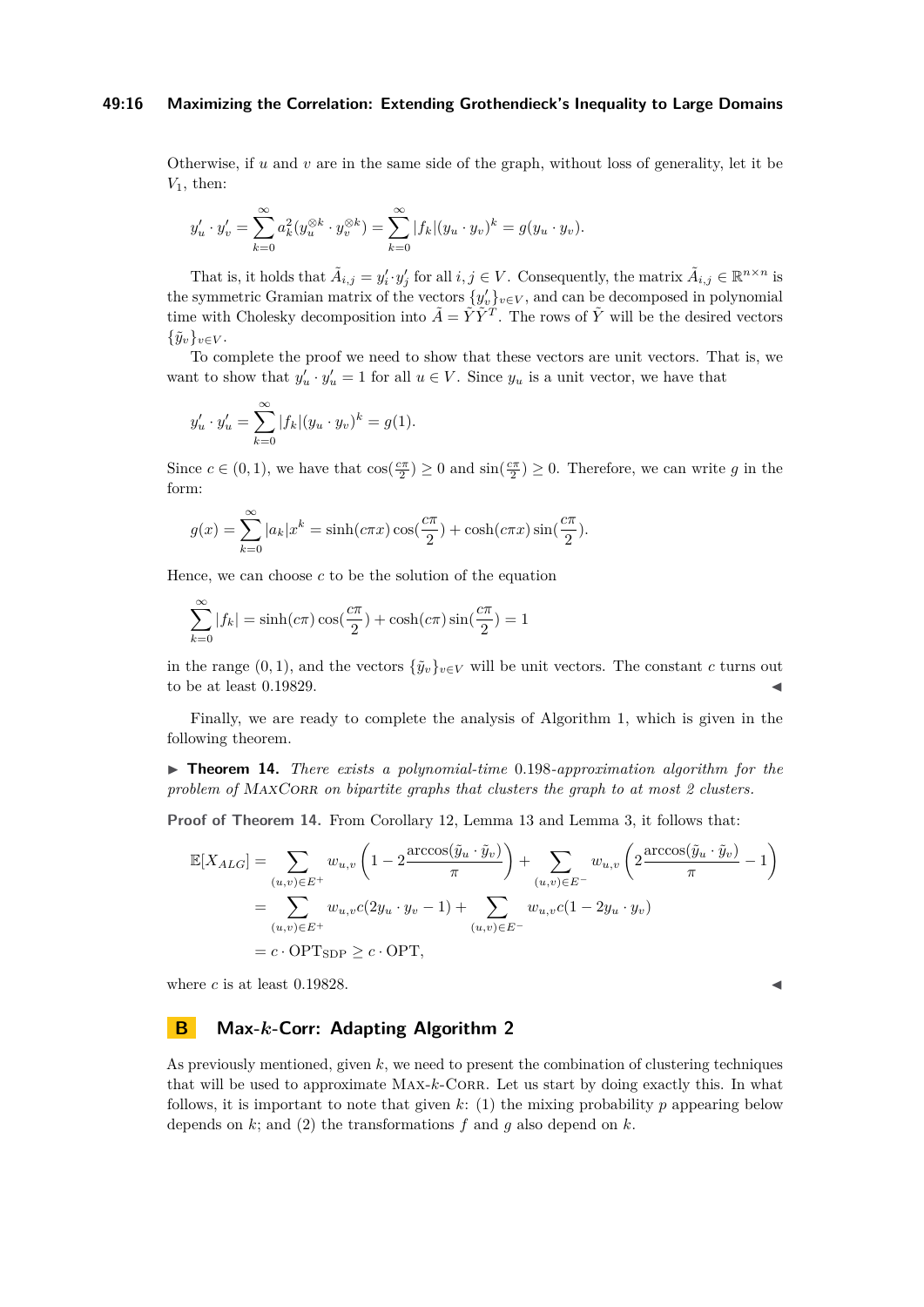First, when  $k = 3$ , with a probability of p we produce two clusters by a single random hyperplane and with the remaining probability of 1−*p* we produce three clusters as described in Algorithm [2](#page-8-0) (use one random hyperplane to produce two clusters, choose uniformly at random one of the two clusters, and further partition it using the second random hyperplane). Second, when  $k \geq 4$ , with a probability of p we produce two clusters by a single random hyperplane and with the remaining probability of  $1 - p$  we produce four clusters by using two random hyperplanes.

Let focus now on the analysis, specifically, how the transformations *f* and *g* are chosen. First, when  $k = 3$ , the probability that two vertices *u* and *v* are in the same cluster equals:

$$
p\left(1 - \frac{\arccos(\tilde{y}_u \cdot \tilde{y}_v)}{\pi}\right) + (1-p)\left(\frac{1}{2}\left(1 - \frac{\arccos(\tilde{y}_u \cdot \tilde{y}_v)}{\pi}\right) + \frac{1}{2}\left(1 - \frac{\arccos(\tilde{y}_u \cdot \tilde{y}_v)}{\pi}\right)^2\right)
$$
  
=  $\frac{1}{2}(1+p)\left(1 - \frac{\arccos(\tilde{y}_u \cdot \tilde{y}_v)}{\pi}\right) + \frac{1}{2}(1-p)\left(1 - \frac{\arccos(\tilde{y}_u \cdot \tilde{y}_v)}{\pi}\right)^2$ .

Thus, we wish to find the optimal parameters *p* and *c* that will satisfy that:

$$
2\Pr[u, v \text{ are in the same cluster}] - 1 = c\left(\frac{4}{3}y_u \cdot y_v - \frac{1}{3}\right)
$$

and the transformed vectors remain unit vectors. Hence, the function *f* is chosen to be:

$$
f(x) = \cos\left(\frac{\pi\left(\sqrt{9(p^2 - 2p + 5) - 12c(p - 1)(4x - 1)} + 3p - 9\right)}{6(p - 1)}\right),\,
$$

and *g* is chosen accordingly. Performing the computation of the parameters, similarly to the previous sections of the paper, we obtain that  $p \approx 0.47$  and  $c \approx 0.397$ .

Second, when  $k \geq 4$ , the probability that two vertices *u* and *v* are in the same cluster equals:

$$
p \cdot \left(1 - \frac{\arccos(\tilde{y}_u \cdot \tilde{y}_v)}{\pi}\right) + (1 - p) \cdot \left(1 - \frac{\arccos(\tilde{y}_u \cdot \tilde{y}_v)}{\pi}\right)^2.
$$

Thus, following the same footsteps as before we can conclude that *f* is chosen to be:

$$
f(x) = \cos\left(\frac{\pi\left(\sqrt{-\frac{2c(p-1)(2kx-k-2x+2)}{k}+p^2-2p+2}+p-2\right)}{2(p-1)}\right),\,
$$

and *g* is chosen accordingly. For every  $k \geq 4$  we can repeat the process and find the best parameters *p* and *c*. Summarizing, we present these parameters (optimized numerically) for several values of *k* (refer to Table [3\)](#page-16-0).

<span id="page-16-0"></span>**Table 3** Approximation factors obtained by adapting Algorithm [1](#page-7-0) and Algorithm [2](#page-8-0) for Max-*k*-CORR.

|               |       |       | Ð     |       | 10    |
|---------------|-------|-------|-------|-------|-------|
|               | 0.47  | 0.655 | 0.648 | 0.595 | 0.541 |
| approximation | 0.397 | 0.348 | 0.32  | 0.309 | 0.285 |